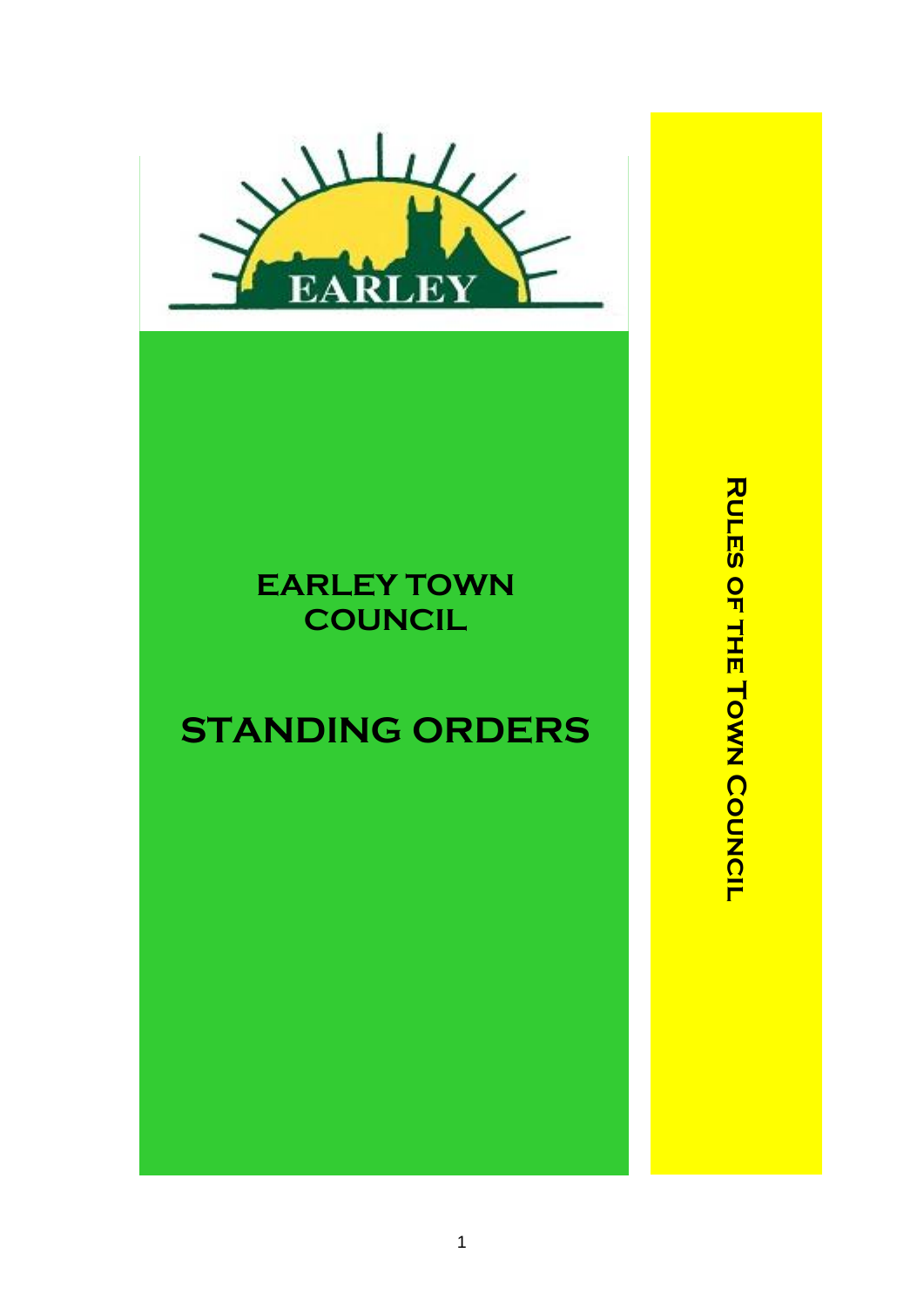### **STANDING ORDERS – EARLEY TOWN COUNCIL**

#### **Introduction**

These Standing Orders constitute the rules for the operation of Earley Town Council.They are complemented by the Financial Regulations and supplemented by a number of policies.

Many aspects of the operation of councils are defined by statute, including the obligations of Councillors, The Town Clerk (who is the Proper Officer), the Responsible Financial Officer and the organisation of meetings. These are indicated in **bold.**

#### **Definitions and meanings**

| Item in bold                 | This paragraph includes mandatory requirements                                                                                                                                         |
|------------------------------|----------------------------------------------------------------------------------------------------------------------------------------------------------------------------------------|
| Chair                        | The person chairing a meeting at a particular time                                                                                                                                     |
| <b>Chair of the Council</b>  | Also called 'Town Mayor'                                                                                                                                                               |
| Vice Chair of the<br>Council | Also called 'Deputy Town Mayor'                                                                                                                                                        |
| Clear day                    | A clear day excludes the days of issue and meeting,<br>Sundays, the days of the Christmas, Easter and bank<br>holiday breaks and days appointed for public<br>thanksgiving or mourning |
| He and him                   | Includes she and her                                                                                                                                                                   |
| She and her                  | Includes he and him                                                                                                                                                                    |
| Councillor                   | A current member of Earley Town Council                                                                                                                                                |
| Proper practices             | The most recent version of 'Governance and<br>Accountability for Smaller Authorities in England', issued<br>by the Joint Panel on Accountability and Governance<br>(JPAG)              |

Date of adoption: 11th May 2022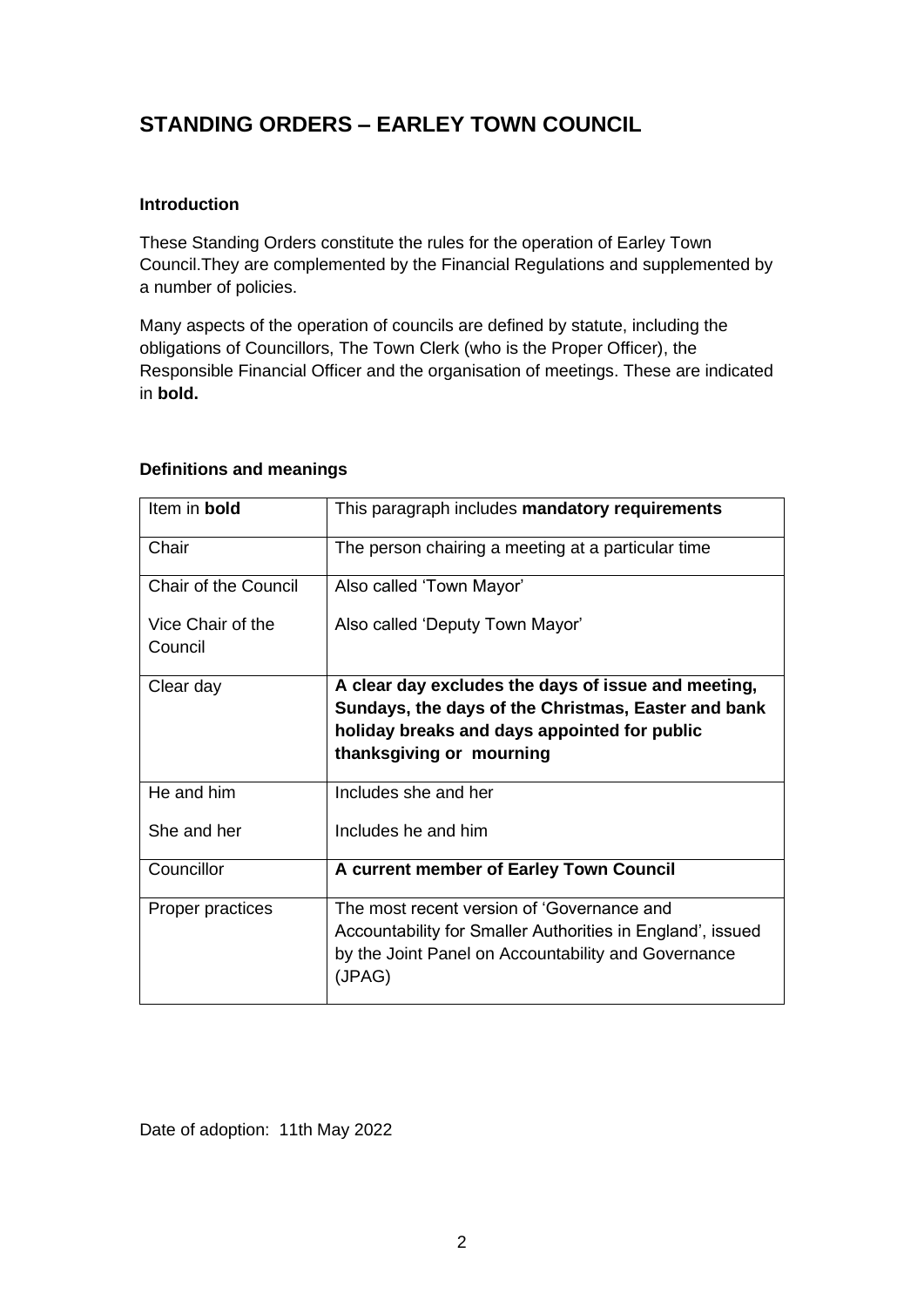| $\mathbf{1}$ . |                                                                             |  |
|----------------|-----------------------------------------------------------------------------|--|
| 2.             |                                                                             |  |
| 3.             |                                                                             |  |
| 4.             |                                                                             |  |
| 5.             |                                                                             |  |
| 6.             | Extraordinary meetings of the council, committees and sub-committees 12     |  |
| 7.             |                                                                             |  |
| 8.             |                                                                             |  |
| 9.             | Motions for a meeting that require written notice to be given to the proper |  |
|                |                                                                             |  |
|                |                                                                             |  |
|                |                                                                             |  |
|                |                                                                             |  |
|                |                                                                             |  |
|                |                                                                             |  |
|                |                                                                             |  |
|                |                                                                             |  |
|                |                                                                             |  |
|                |                                                                             |  |
|                |                                                                             |  |
|                |                                                                             |  |
|                |                                                                             |  |
|                |                                                                             |  |
|                | 24. Communicating with district and county or unitary councillors  23       |  |
|                |                                                                             |  |
|                |                                                                             |  |
|                |                                                                             |  |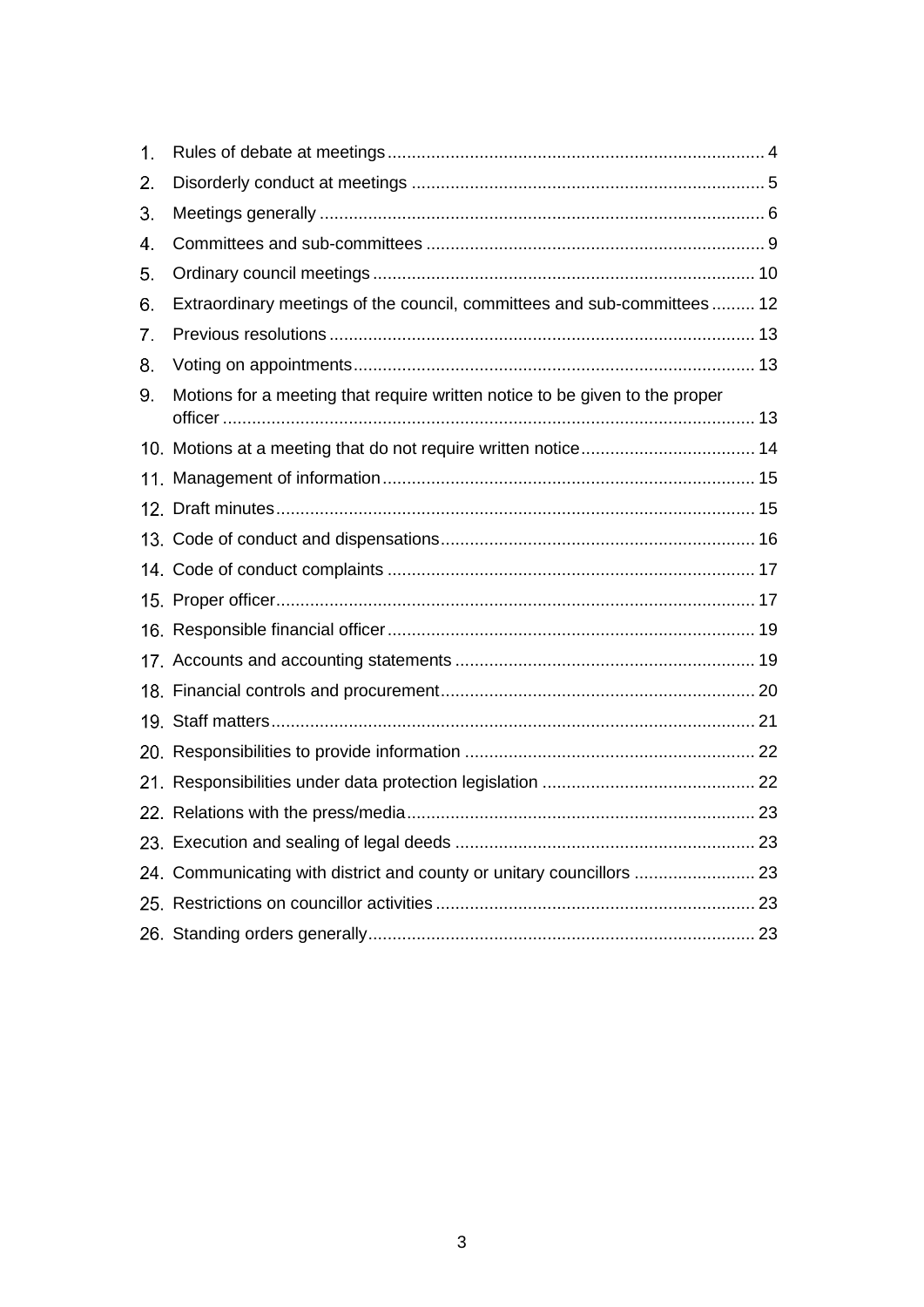#### <span id="page-3-0"></span>1. **Rules of debate at meetings**

- a Motions on the agenda shall be considered in the order that they appear unless the order is changed at the discretion of the chair of the meeting.
- b A motion (including an amendment) shall not be progressed unless it has been moved and seconded.
- c A motion on the agenda that is not moved by its proposer may be treated by the chair of the meeting as withdrawn.
- d If a motion (including an amendment) has been seconded, it may be withdrawn by the proposer only with the consent of the seconder and the meeting.
- e An amendment is a proposal to remove or add words to a motion. It shall not negate the motion.
- f If an amendment to the original motion is carried, the original motion (as amended) becomes the substantive motion upon which further amendment(s) may be moved.
- g An amendment shall not be considered unless verbal notice of it is given at the meeting and, if requested by the chair of the meeting, is expressed in writing to the chair.
- h A councillor may move an amendment to his own motion if agreed by the meeting. If a motion has already been seconded, the amendment shall be with the consent of the seconder and the meeting.
- i If there is more than one amendment to an original or substantive motion, the amendments shall be moved in the order directed by the chair of the meeting.
- j Subject to standing order 1(k), only one amendment shall be moved and debated at a time, the order of which shall be directed by the chair of the meeting.
- k One or more amendments may be discussed together if the chair of the meeting considers this expedient but each amendment shall be voted upon separately.
- l The mover of an amendment has no right of reply at the end of debate on it.
- m Where a series of amendments to an original motion are carried, the mover of the original motion shall have a right of reply either at the end of debate on the first amendment or at the very end of debate on the final substantive motion immediately before it is put to the vote.
- n Unless permitted by the chair of the meeting, a councillor may speak once in the debate on a motion except:
	- i. to speak on an amendment moved by another councillor;
	- ii. to move or speak on another amendment if the motion has been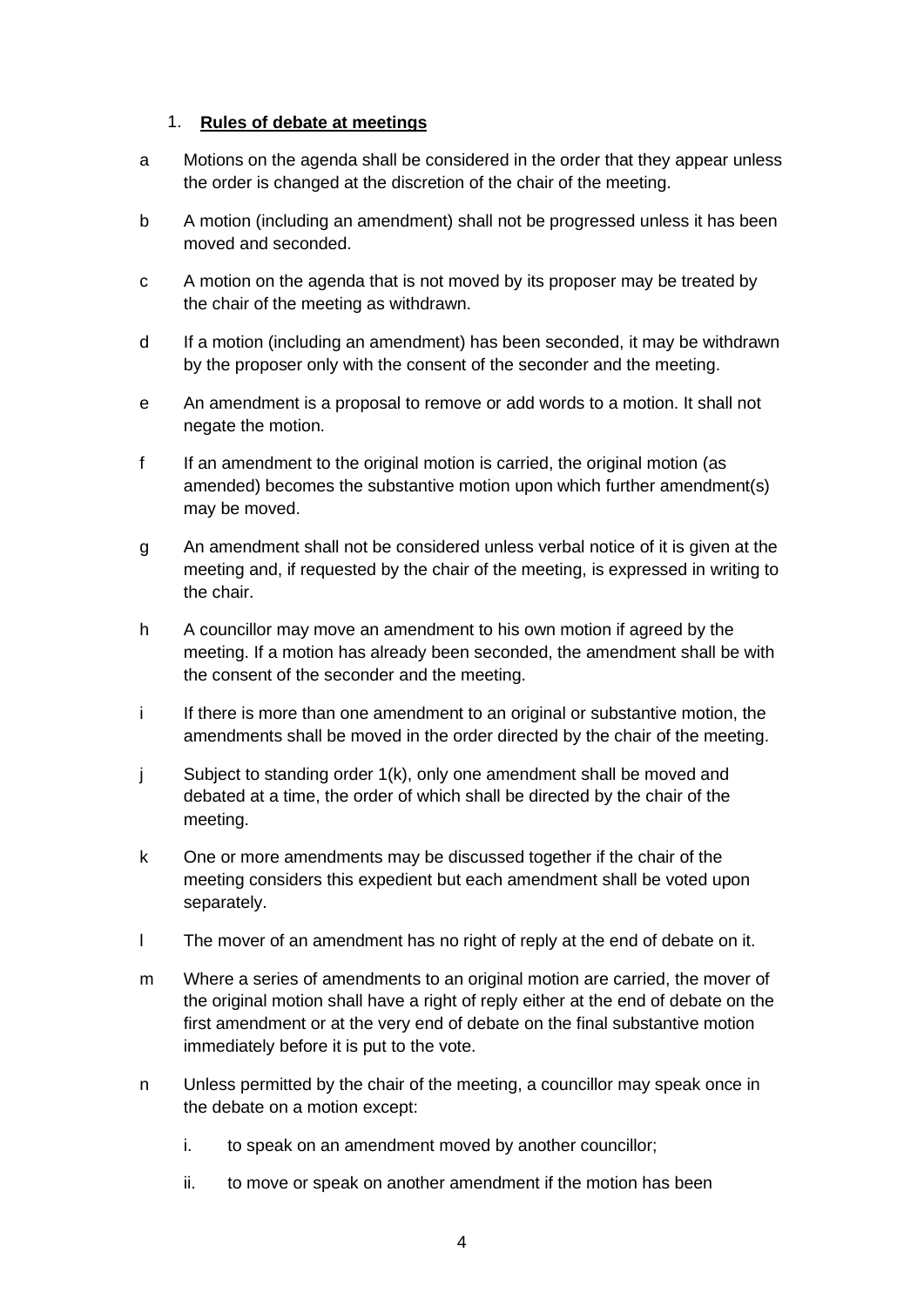amended since he last spoke;

- iii. to make a point of order;
- iv. to give a personal explanation; or
- v. to exercise a right of reply.
- o During the debate on a motion, a councillor may interrupt only on a point of order or a personal explanation and the councillor who was interrupted shall stop speaking. A councillor raising a point of order shall identify the standing order which he considers has been breached or specify the other irregularity in the proceedings of the meeting he is concerned by.
- p A point of order shall be decided by the chair of the meeting and his decision shall be final.
- q When a motion is under debate, no other motion shall be moved except:
	- i. to amend the motion;
	- ii. to proceed to the next business;
	- iii. to adjourn the debate;
	- iv. to put the motion to a vote;
	- v. to ask a person to be no longer heard or to leave the meeting;
	- vi. to refer a motion to a committee or sub-committee for consideration;
	- vii. to exclude the public and press;
	- viii. to adjourn the meeting; or
	- ix. to suspend particular standing order(s) excepting those which reflect mandatory statutory or legal requirements.
- s Before an original or substantive motion is put to the vote, the chair of the meeting shall be satisfied that the motion has been sufficiently debated and that the mover of the motion under debate has exercised or waived his right of reply.
- t Excluding motions moved under standing order 1(q), the contributions or speeches by a councillor shall relate only to the motion under discussion and shall not exceed three minutes without the consent of the chair of the meeting.

#### <span id="page-4-0"></span>2. **Disorderly conduct at meetings**

a No person shall obstruct the transaction of business at a meeting or behave offensively or improperly. If this standing order is ignored, the chair of the meeting shall request such person(s) to moderate or improve their conduct.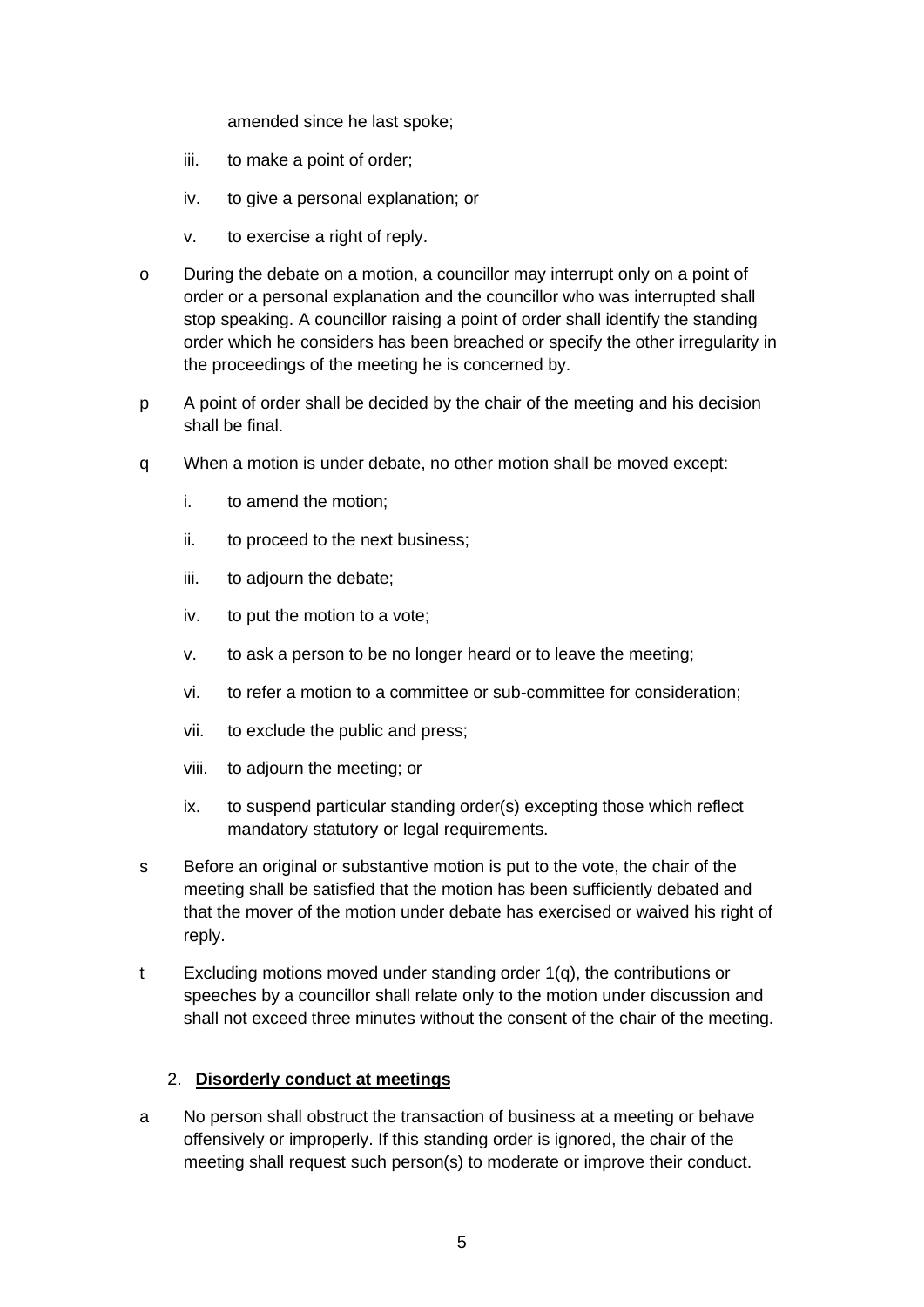- b If person(s) disregard the request of the chair of the meeting to moderate or improve their conduct, any councillor or the chair of the meeting may move that the person be no longer heard or be excluded from the meeting. The motion, if seconded, shall be put to the vote without discussion.
- c If a resolution made under standing order 2(b) is ignored, the chair of the meeting may take further reasonable steps to restore order or to progress the meeting. This may include temporarily suspending or closing the meeting.

#### <span id="page-5-0"></span>3. **Meetings generally**

Full Council meetings Committee meetings Sub-committee meetings

- a **Meetings shall not take place in premises which at the time of the meeting are used for the supply of alcohol, unless no other premises are available free of charge or at a reasonable cost.**
- b **The minimum three clear days for notice of a meeting does not include the day on which notice was issued, the day of the meeting, a Sunday, a day of the Christmas break, a day of the Easter break or of a bank holiday or a day appointed for public thanksgiving or mourning.**
- c **The minimum three clear days' public notice of a meeting does not include the day on which the notice was issued or the day of the meeting.**
- ● d **Meetings shall be open to the public unless their presence is prejudicial to the public interest by reason of the confidential nature of the business to be transacted or for other special reasons. The public's exclusion from part or all of a meeting shall be by a resolution which shall give reasons for the public's exclusion.**
	- e Members of the public may make representations, answer questions and give evidence at a meeting which they are entitled to attend in respect of the business on the agenda.
	- f The period of time designated for public participation at a meeting in accordance with standing order 3(e) shall not exceed fifteen minutes unless directed by the chair of the meeting.
	- g Subject to standing order 3(f), a member of the public shall not speak for more than three minutes.
	- h In accordance with standing order 3(e), a question shall not require a response at the meeting nor start a debate on the question. The chair of the meeting may direct that a written or oral response be given.
	- i A person shall raise his hand when requesting to speak and stand when speaking (except when a person has a disability or is likely to suffer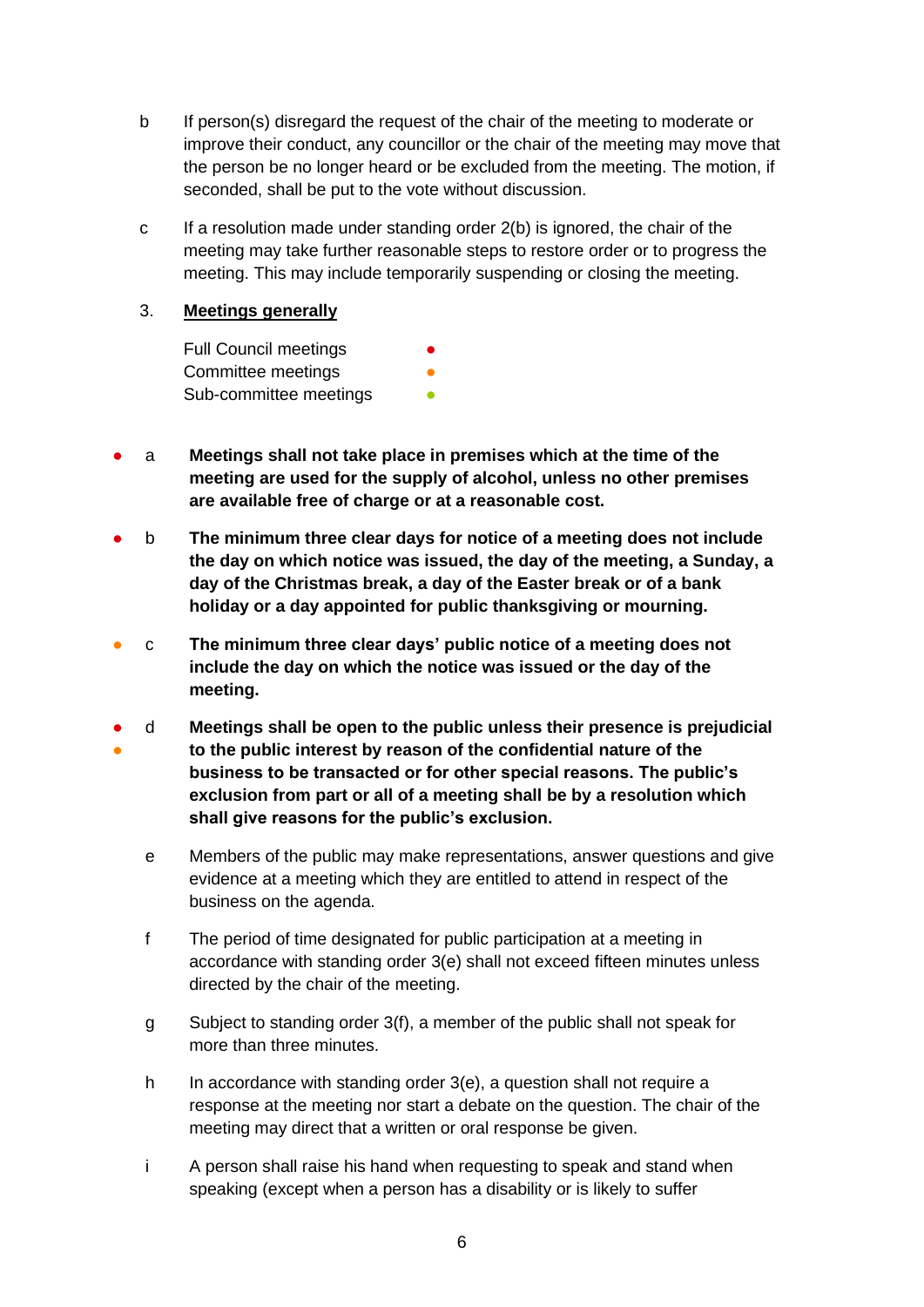discomfort). The chair of the meeting may at any time permit a person to be seated when speaking.

- j A person who speaks at a meeting shall direct his comments to the chair of the meeting.
- k Only one person is permitted to speak at a time. If more than one person wants to speak, the chair of the meeting shall direct the order of speaking.
- ● l **Subject to standing order 3(m), a person who attends a meeting is permitted to report on the meeting whilst the meeting is open to the public. To "report" means to film, photograph, make an audio recording of meeting proceedings, use any other means for enabling persons not present to see or hear the meeting as it takes place or later or to report or to provide oral or written commentary about the meeting so that the report or commentary is available as the meeting takes place or later to persons not present.**
- ● m **A person present at a meeting may not provide an oral report or oral commentary about a meeting as it takes place without permission.**
- ● n **The press shall be provided with reasonable facilities for the taking of their report of all or part of a meeting at which they are entitled to be present.**
- o **Subject to standing orders which indicate otherwise, anything authorised or required to be done by, to or before the Chair of the Council (Town Mayor) may in his absence be done by, to or before the Vice-Chair of the Council (Deputy Town Mayor).**
- p **The Town Mayor, if present, shall preside at a meeting. If the Town Mayor is absent from a meeting, the Deputy Town Mayor if present, shall preside. If both the Town Mayor and the Deputy Town Mayor are absent from a meeting, a councillor as chosen by the councillors present at the meeting shall preside at the meeting.**
- ● ● q **Subject to a meeting being quorate, all questions at a meeting shall be decided by a majority of the councillors and non-councillors with voting rights present and voting.**
- ● ● r **The chair of a meeting may give an original vote on any matter put to the vote, and in the case of an equality of votes may exercise his casting vote whether or not he gave an original vote.**
	- *See standing orders 5(l) and (m) for the different rules that apply in the election of the Town Mayor at the annual meeting of the Council.*
- s **Unless standing orders provide otherwise, voting on a question shall be by a show of hands. At the request of a councillor, the voting on any question shall be recorded so as to show whether each councillor present and voting gave his vote for or against that question.** Such a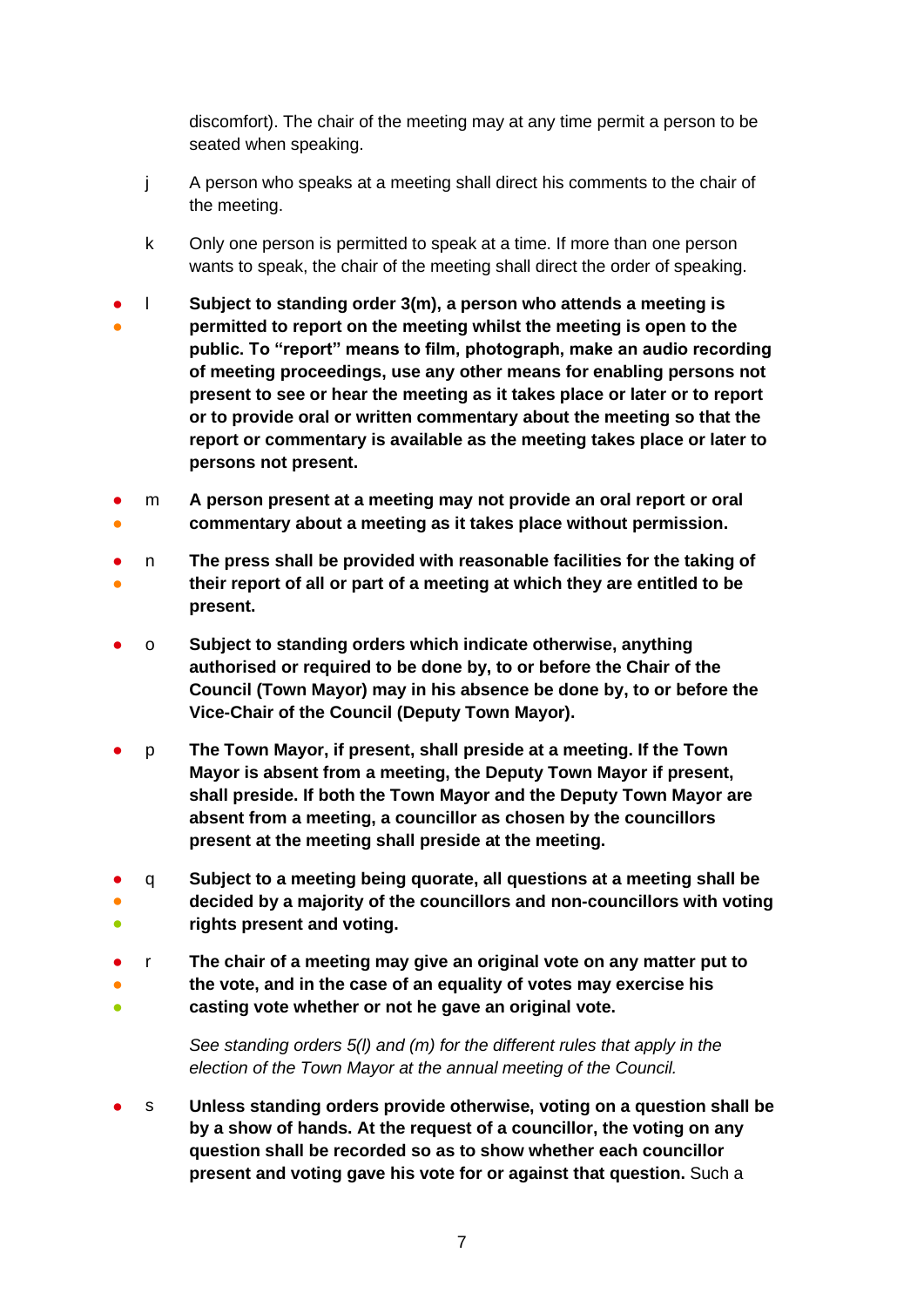request shall be made before moving on to the next item of business on the agenda.

- t The minutes of a meeting are intended to be formal records of official acts and decisions, not reports, still less verbatim reports of speeches made. They should be as short as is consistent with clarity and accuracy and the arguments used in discussions need only be recorded if the decision cannot be clearly expressed in any other way. They shall include an accurate record of the following:
	- i. the time and place of the meeting;
	- ii. the names of councillors who are present and the names of councillors who are absent;
	- iii. interests that have been declared by councillors and non-councillors with voting rights;
	- iv. the grant of dispensations (if any) to councillors and non-councillors with voting rights;
	- v. whether a councillor or non-councillor with voting rights left the meeting when matters that they held interests in were being considered;
	- vi. if there was a public participation session; and
	- vii. the resolutions made.
- u **A councillor or a non-councillor with voting rights who has a**
- **disclosable pecuniary interest or another interest as set out in the**
- **Council's code of conduct in a matter being considered at a meeting is subject to statutory limitations or restrictions under the code on his right to participate and vote on that matter.**
- v **No business may be transacted at a meeting unless at least one-third of the whole number of members of the Council are present and in no case shall the quorum of a meeting be less than three.**

*See standing order 4d(viii) for the quorum of a committee or sub-committee meeting.*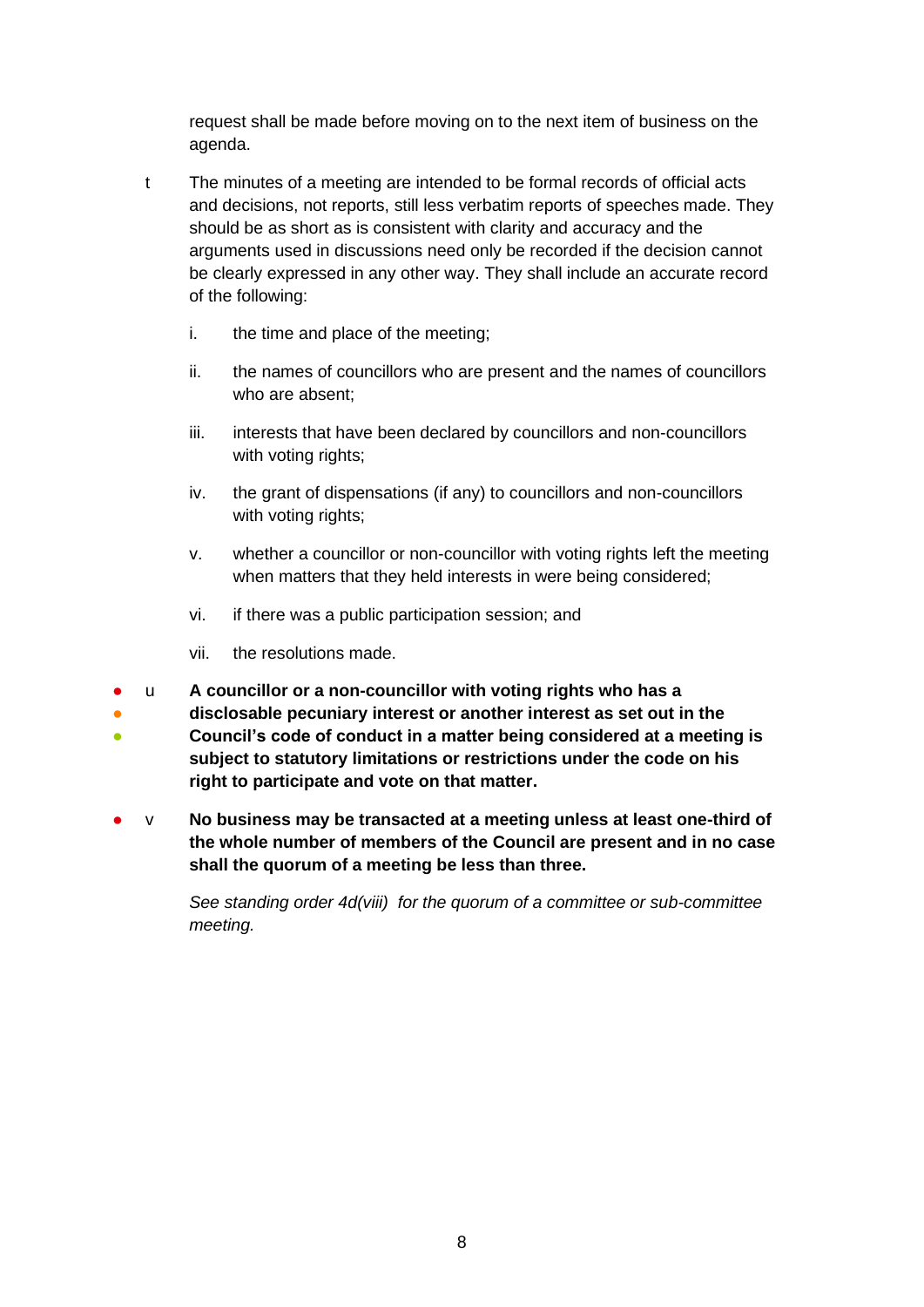- w **If a meeting is or becomes inquorate no business shall be transacted**
- ● and the meeting shall be closed. The business on the agenda for the meeting shall be adjourned to another meeting.
	- x A meeting shall not exceed a period of two hours, unless a motion to extend the meeting has been passed. A meeting shall only continue beyond 10pm with the unanimous agreement of all members present.

#### <span id="page-8-0"></span>4. **Committees and sub-committees**

- a **Unless the Council determines otherwise, a committee may appoint a sub-committee whose terms of reference and members shall be determined by the committee.**
- b **The members of a committee may include non-councillors unless it is a committee which regulates and controls the finances of the Council.**
- c **Unless the Council determines otherwise, all the members of an advisory committee and a sub-committee of the advisory committee may be noncouncillors.**
- d The Town Mayor and Deputy Town Mayor shall be ex officio members of all committees. This shall be in addition to the number of committee places fixed by Council.
- e The Council may appoint standing committees or other committees as may be necessary, and:
	- i. shall determine their terms of reference;
	- ii. shall determine the number and time of the ordinary meetings of a standing committee up until the date of the next annual meeting of the Council;
	- iii. shall permit a committee, other than in respect of the ordinary meetings of a committee, to determine the number and time of its meetings;
	- iv. shall, subject to standing orders 4(b) and (c), appoint and determine the terms of office of members of such a committee;
	- v. may, subject to standing orders 4(b) and (c), appoint and determine the terms of office of the substitute members to a committee whose role is to replace the ordinary members at a meeting of a committee if the ordinary members of the committee confirm to the Proper Officer three days before the meeting that they are unable to attend;
	- vi. shall appoint the members of a standing committee;
	- vii. shall permit a committee to appoint its own chairman at the first meeting of the committee;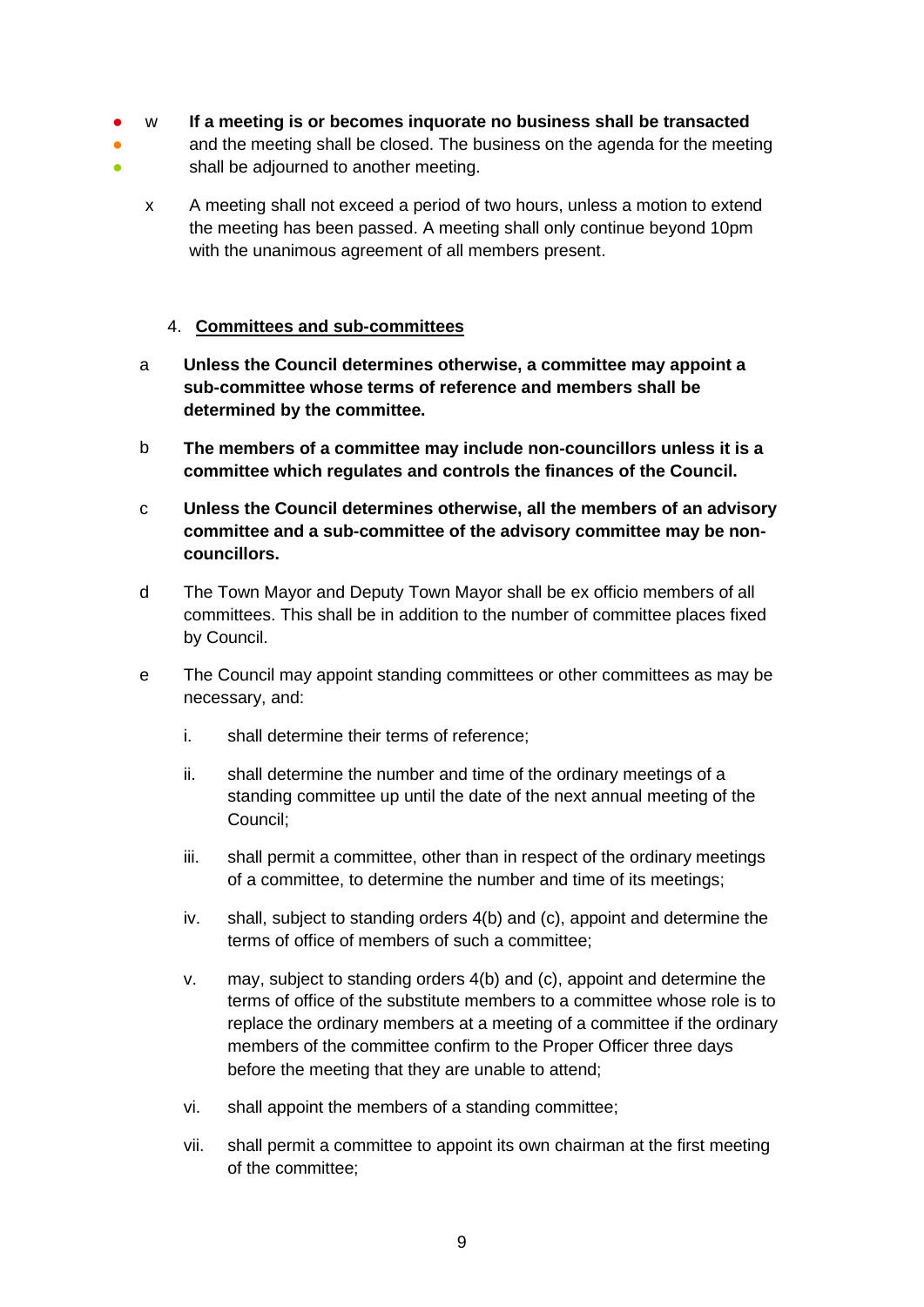- viii. shall determine the place, notice requirements and quorum for a meeting of a committee and a sub-committee which, in both cases, shall be no less than three;
- ix. shall determine if the public may participate at a meeting of a committee;
- x. shall determine if the public and press are permitted to attend the meetings of a sub-committee and also the advance public notice requirements, if any, required for the meetings of a sub-committee;
- xi. shall determine if the public may participate at a meeting of a subcommittee that they are permitted to attend; and
- xii. may dissolve a committee or a sub-committee.

f The Town Mayor and Deputy Town Mayor shall be ex officio members of all standing committees.

g Unless the Council determines otherwise, Council, a committee or subcommittee may appoint a working group (advisory committee) whose terms of reference and members shall be determined by the Council, committee or subcommittee.

#### <span id="page-9-0"></span>5. **Ordinary council meetings**

- a **In an election year, the annual meeting of the Council shall be held on or within 14 days following the day on which the councillors elected take office.**
- b **In a year which is not an election year, the annual meeting of the Council shall be held on such day in May as the Council decides.**
- c **If no other time is fixed, the annual meeting of the Council shall take place at 6pm.**
- d **In addition to the annual meeting of the Council, at least three other ordinary meetings shall be held in each year on such dates and times as the Council decides.**
- e Meetings shall be held in the Council Chamber unless the Council otherwise decides at a previous meeting or by direction of the Town Mayor or the chair of the committee.
- f The Council or the Town Mayor in consultation with the Town Clerk may make any adjustment to the date, time or place of a meeting considered necessary or desirable in the interests of the Council.
- g **The first business conducted at the annual meeting of the Council shall be the election of the Town Mayor and Deputy Town Mayor.**
- h The Town Mayor shall preside over meetings of Full Council, and is the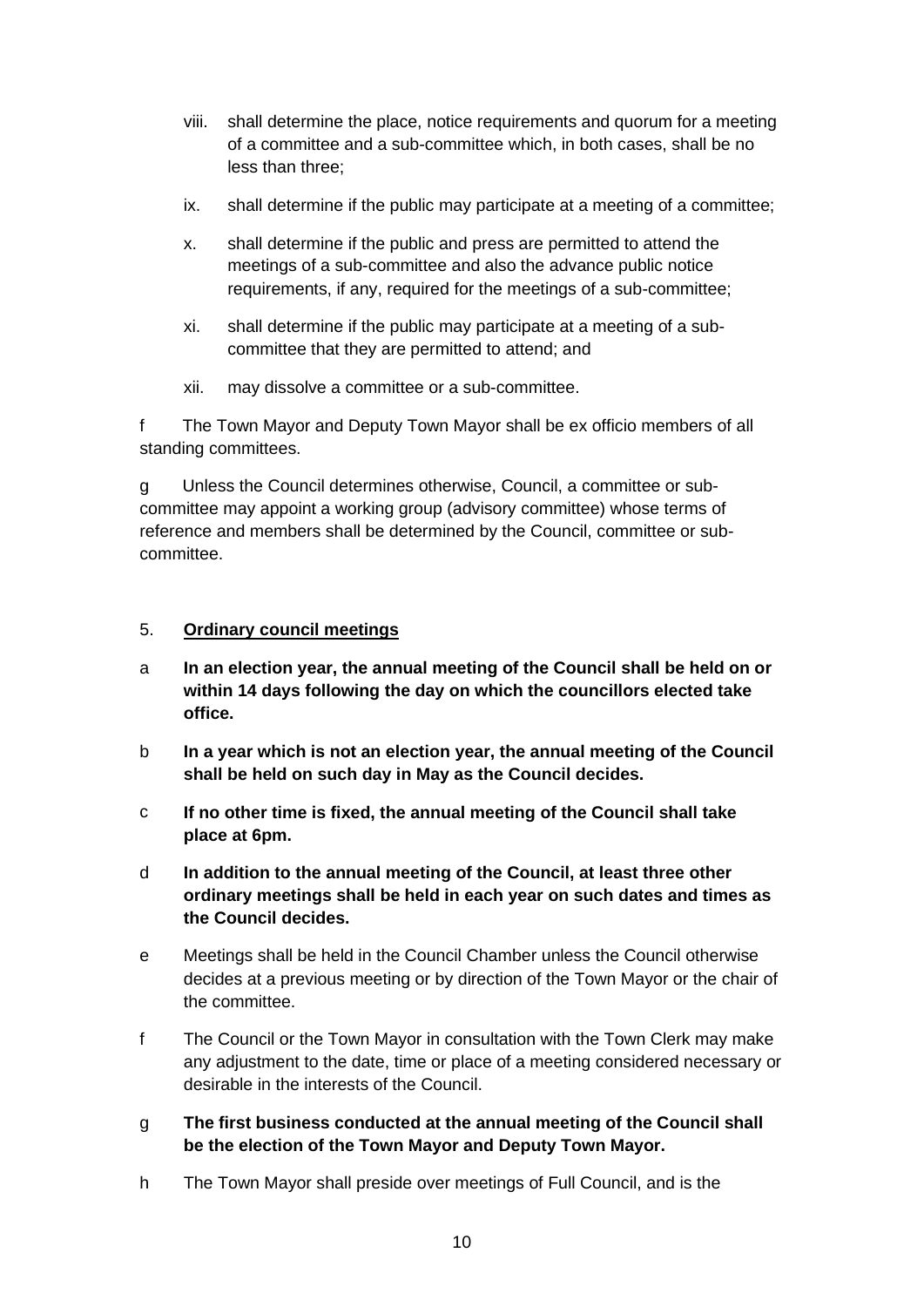principal civic representative of the community of Earley.

- i The Deputy Town Mayor shall deputise for the Town Mayor when he is unavailable.
- j **The Town Mayor, unless he has resigned or becomes disqualified, shall continue in office and preside at the annual meeting until his successor is elected at the next annual meeting of the Council.**
- k **The Deputy Town Mayor, if there is one, unless he resigns or becomes disqualified, shall hold office until immediately after the election of the Town Mayor at the next annual meeting of the Council.**
- l **In an election year, if the current Town Mayor has not been re-elected as a member of the Council, he shall preside at the annual meeting until a successor Town Mayor has been elected. The current Town Mayor shall not have an original vote in respect of the election of the new Town Mayor but shall give a casting vote in the case of an equality of votes.**
- m **In an election year, if the current Town Mayor has been re-elected as a member of the Council, he shall preside at the annual meeting until a new Town Mayor has been elected. He may exercise an original vote in respect of the election of the new Town Mayor and shall give a casting vote in the case of an equality of votes.**
- n Following the election of the Town Mayor and Deputy Town Mayor at the annual meeting, the business shall include:
	- i. **In an election year, delivery by the Town Mayor and councillors of their acceptance of office forms unless the Council resolves for this to be done at a later date. In a year which is not an election year, delivery by the Town Mayor of his acceptance of office form unless the Council resolves for this to be done at a later date;**
	- ii. Confirmation of the accuracy of the minutes of the last meeting of the Council;
	- iii. Receipt of the minutes of the last meeting of a committee;
	- iv. In an election year, to make arrangements with a view to the Council becoming eligible to exercise the general power of competence in the future;
	- v. To appoint a Leader of the Council;
	- vi. To appoint a Deputy Leader of the Council;
	- vii. The Leader of the Council has responsibility for providing policy leadership to the Council; acting as a liaison with the Town Clerk in indicating priorities and programmes for inclusion in Council business; and working with other councillors as appropriate to outline Council Strategy. The Leader, alongside the Town Mayor, acts as first point of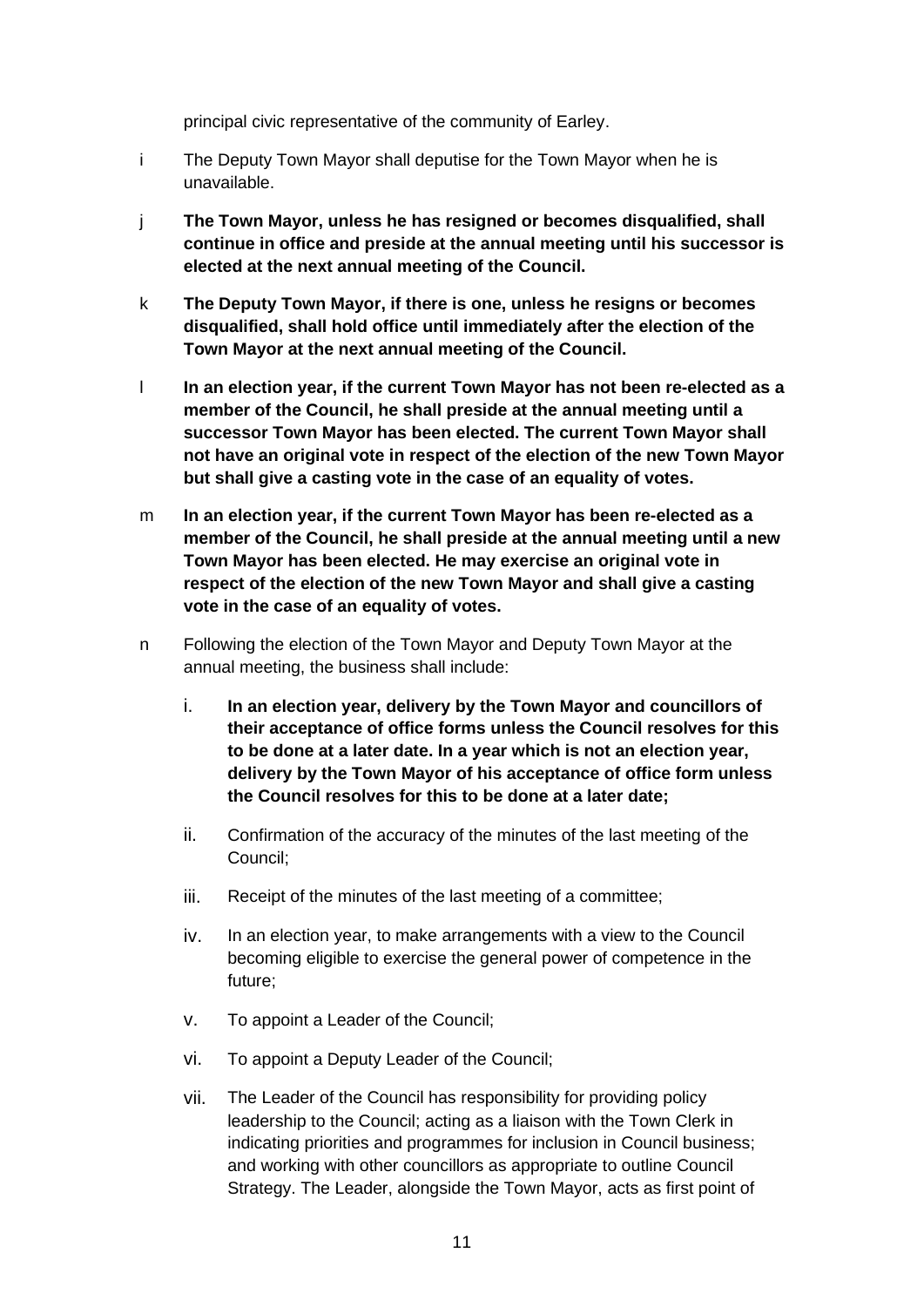contact for the Town Clerk when a policy response is needed.

viii. The Deputy Leader shall deputise for the Leader when he is unavailable;

At the annual meeting, the business may include:

- ix. Consideration of the recommendations made by a committee;
- x. Review of delegation arrangements to committees, sub-committees, staff and other local authorities;
- xi. Review of the terms of reference for committees;
- xii. Appointment of members to existing committees;
- xiii. Appointment of any new committees in accordance with standing order 4;
- xiv. Review and adoption of appropriate standing orders and financial regulations;
- xv. Review of arrangements (including legal agreements) with other local authorities, not-for-profit bodies and businesses.
- xvi. Review of representation on or work with external bodies and arrangements for reporting back;
- xvii. Review of inventory of land and other assets including buildings and office equipment;
- xviii. Review of the Council's policies, procedures and practices in respect of its obligations under freedom of information and data protection legislation (*see also standing orders 11, 20 and 21*);
- xix. Review of the Council's policy for dealing with the press/media;
- xx. Review of the Council's policies and procedures;
- xxi. Review of the Council's expenditure incurred under s.137 of the Local Government Act 1972 or the general power of competence.
- xxii. Determining the time and place of ordinary meetings of the Council up to and including the next annual meeting of the Council.

#### <span id="page-11-0"></span>6. **Extraordinary meetings of the council, committees and sub-committees**

- a **The Town Mayor may convene an extraordinary meeting of the Council at any time.**
- b **If the Town Mayor does not call an extraordinary meeting of the Council within seven days of having been requested in writing to do so by two councillors, any two councillors may convene an extraordinary meeting of the Council. The public notice giving the time, place and agenda for such a meeting shall be signed by the two councillors.**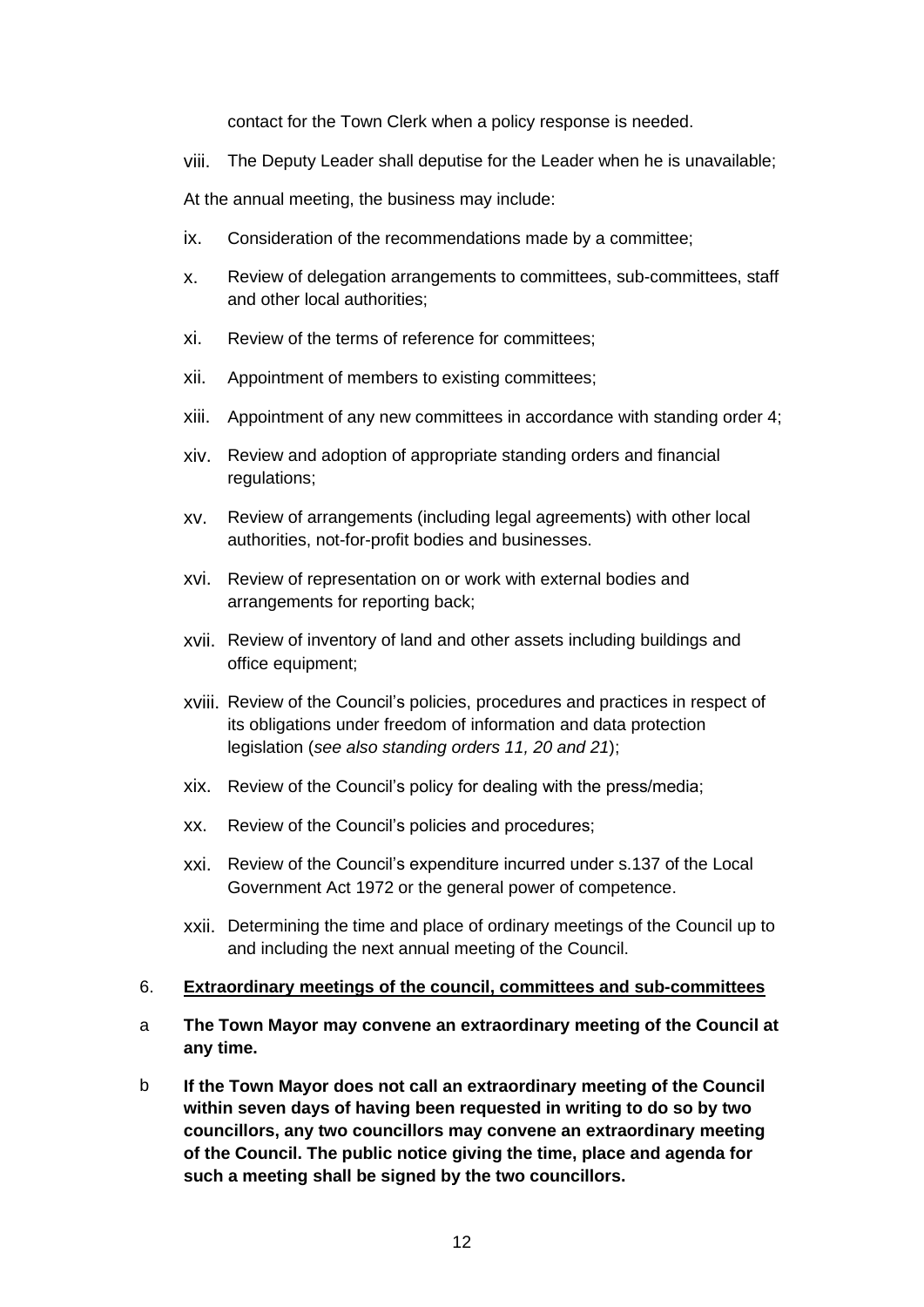- c The chair of a committee [or a sub-committee] may convene an extraordinary meeting of the committee [or the sub-committee] at any time.
- d If the chair of a committee [or a sub-committee] does not call an extraordinary meeting within seven days of having been requested to do so by two members of the committee [or the sub-committee], any two members of the committee [or the sub-committee] may convene an extraordinary meeting of the committee [or a sub-committee].

#### <span id="page-12-0"></span>7. **Previous resolutions**

- a A resolution shall not be reversed within six months except either by a special motion, which requires written notice by at least two thirds of the whole number of councillors to be given to the Proper Officer in accordance with standing order 9, or by a motion moved in pursuance of the recommendation of a committee or a sub-committee.
- b When a motion moved pursuant to standing order 7(a) has been disposed of, no similar motion may be moved for a further six months.

#### <span id="page-12-1"></span>8. **Voting on appointments**

a Where more than two persons have been nominated for a position to be filled by the Council and none of those persons has received an absolute majority of votes in their favour, the name of the person having the least number of votes shall be struck off the list and a fresh vote taken. This process shall continue until a majority of votes is given in favour of one person. A tie in votes may be settled by the casting vote exercisable by the chair of the meeting.

#### <span id="page-12-2"></span>9. **Motions for a meeting that require written notice to be given to the proper officer**

- a A motion shall relate to the responsibilities of the meeting for which it is tabled and in any event shall relate to the performance of the Council's statutory functions, powers and obligations or an issue which specifically affects the Council's area or its residents.
- b No motion may be moved at a meeting unless it is on the agenda and the mover has given written notice of its wording to the Proper Officer at least seven clear days before the meeting. Clear days do not include Sundays, Bank Holidays, the day of the notice or the day of the meeting.
- c The Proper Officer may, before including a motion on the agenda received in accordance with standing order 9(b), correct obvious grammatical or typographical errors in the wording of the motion.
- d If the Proper Officer considers the wording of a motion received in accordance with standing order 9(b) is not clear in meaning, the motion shall be rejected until the mover of the motion resubmits it, so that it can be understood, in writing, to the Proper Officer at least five clear days before the meeting.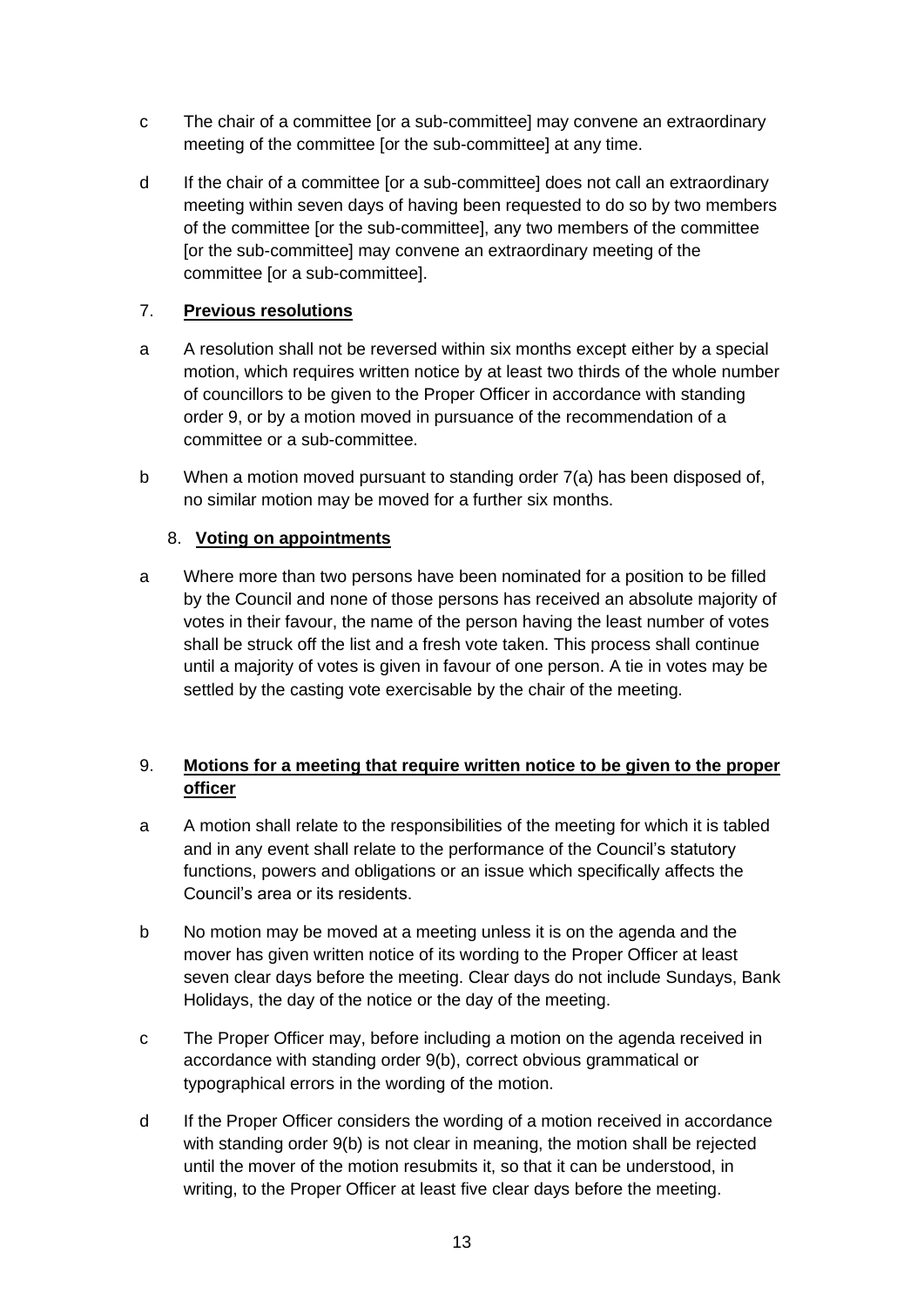- e If the wording or subject of a proposed motion is considered improper, the Proper Officer shall consult with the chairman of the forthcoming meeting or, as the case may be, the councillors who have convened the meeting, to consider whether the motion shall be included in the agenda or rejected.
- f The decision of the Proper Officer as to whether or not to include the motion on the agenda shall be final.
- g Motions received shall be registered.
- h Motions rejected shall be recorded with an explanation by the Proper Officer of the reason for rejection.

#### <span id="page-13-0"></span>10. **Motions at a meeting that do not require written notice**

- a The following motions may be moved at a meeting without written notice to the Proper Officer:
	- i. to correct an inaccuracy in the draft minutes of a meeting;
	- ii. to move to a vote;
	- iii. to defer consideration of a motion;
	- iv. to refer a motion to a particular committee or sub-committee;
	- v. to appoint a person to preside at a meeting;
	- vi. to change the order of business on the agenda;
	- vii. to proceed to the next business on the agenda;
	- viii. to require a written report;
	- ix. to appoint a committee or sub-committee and their members;
	- x. to extend the time limits for speaking;
	- xi. to exclude the press and public from a meeting in respect of confidential or other information which is prejudicial to the public interest;
	- xii. to not hear further from a councillor or a member of the public;
	- xiii. to exclude a councillor or member of the public for disorderly conduct;
	- xiv. to temporarily suspend the meeting;
	- xv. to suspend a particular standing order (unless it reflects mandatory statutory or legal requirements);
	- xvi. to adjourn the meeting; or
	- xvii. to close the meeting.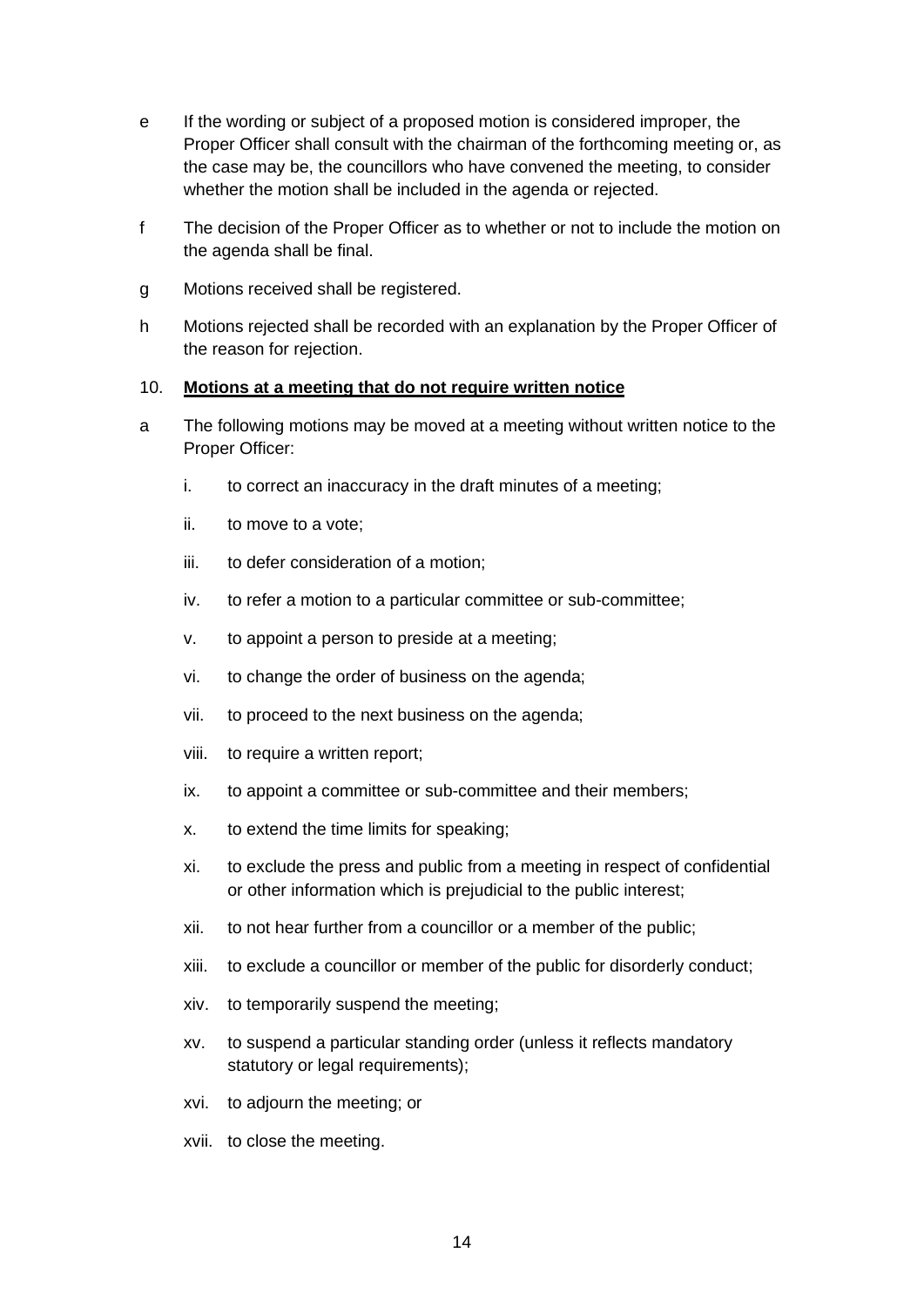#### <span id="page-14-0"></span>11. **Management of information**

See also standing order 20.

- a **The Council shall have in place and keep under review, technical and organisational measures to keep secure information (including personal data) which it holds in paper and electronic form. Such arrangements shall include deciding who has access to personal data and encryption of personal data.**
- b **The Council shall have in place, and keep under review, policies for the retention and safe destruction of all information (including personal data) which it holds in paper and electronic form. The Council's retention policy shall confirm the period for which information (including personal data) shall be retained or if this is not possible the criteria used to determine that period (e.g. the Limitation Act 1980).**
- c **The agenda, papers that support the agenda and the minutes of a meeting shall not disclose or otherwise undermine confidential information or personal data without legal justification.**
- d **Councillors, staff, the Council's contractors and agents shall not disclose confidential information or personal data without legal justification.**

#### <span id="page-14-1"></span>12. **Draft minutes**

- a If the draft minutes of a preceding meeting have been served on councillors with the agenda to attend the meeting at which they are due to be approved for accuracy, they shall be taken as read.
- b There shall be no discussion about the draft minutes of a preceding meeting except in relation to their accuracy. A motion to correct an inaccuracy in the draft minutes shall be moved in accordance with standing order 10(a)(i).
- c The accuracy of draft minutes, including any amendment(s) made to them, shall be confirmed by resolution and shall be signed by the chairman of the meeting and stand as an accurate record of the meeting to which the minutes relate.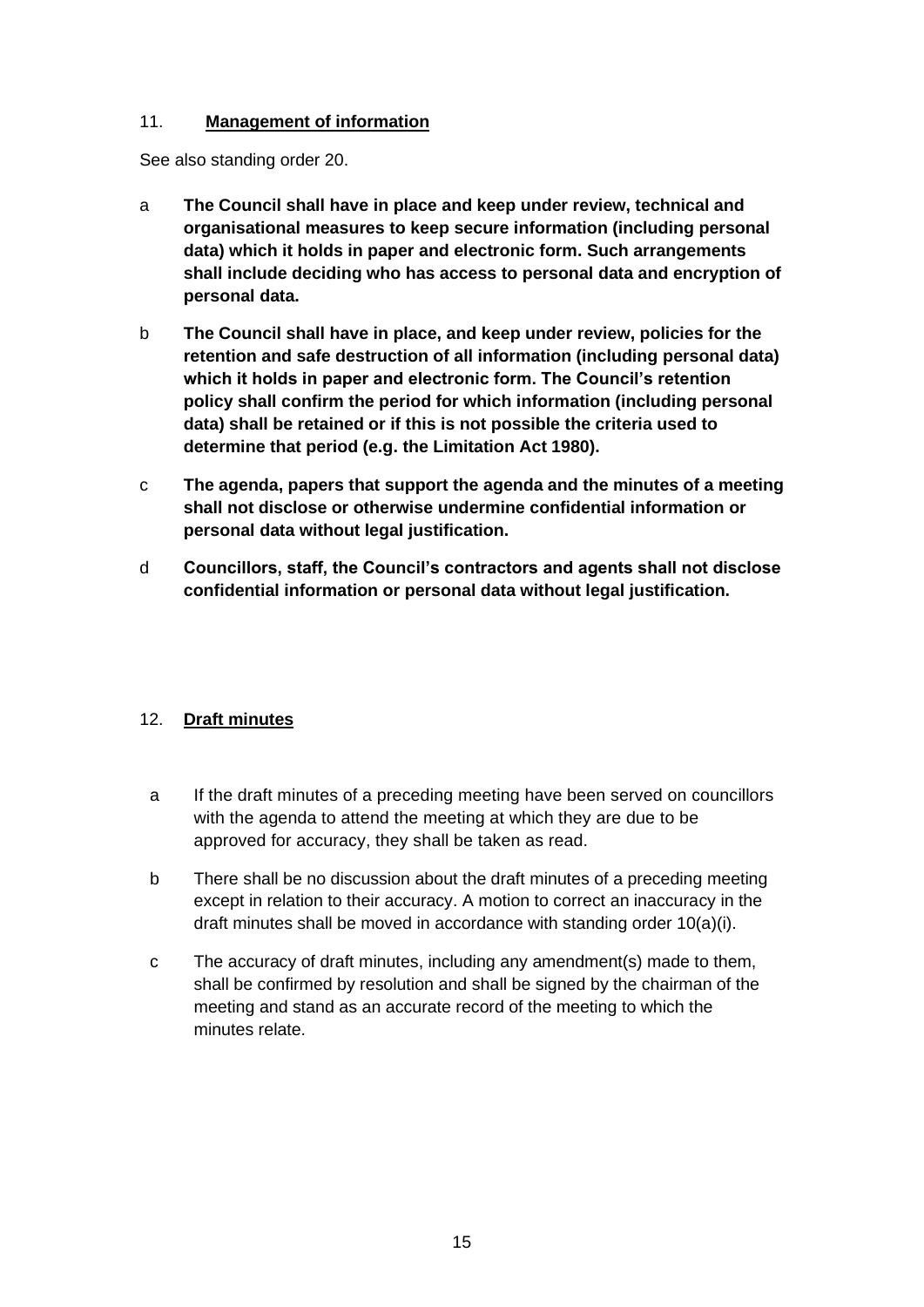#### <span id="page-15-0"></span>13. **Code of conduct and dispensations**

See also standing order 3(u).

- a All councillors and non-councillors with voting rights shall observe the code of conduct adopted by the Council.
- b Unless he has been granted a dispensation, a councillor or non-councillor with voting rights shall withdraw from a meeting when it is considering a matter in which he has a disclosable pecuniary interest. He may return to the meeting after it has considered the matter in which he had the interest.
- c Unless he has been granted a dispensation, a councillor or non-councillor with voting rights shall withdraw from a meeting when it is considering a matter in which he has another interest if so required by the Council's code of conduct. He may return to the meeting after it has considered the matter in which he had the interest.
- d **Dispensation requests shall be in writing and submitted to the Proper Officer** as soon as possible before the meeting, or failing that, at the start of the meeting for which the dispensation is required.
- e A decision as to whether to grant a dispensation shall be made by the Proper Officer and that decision is final.
- f A dispensation request shall confirm:
	- i. the description and the nature of the disclosable pecuniary interest or other interest to which the request for the dispensation relates;
	- ii. whether the dispensation is required to participate at a meeting in a discussion only or a discussion and a vote;
	- iii. the date of the meeting or the period (not exceeding four years) for which the dispensation is sought; and
	- iv. an explanation as to why the dispensation is sought.
- g Subject to standing orders 13(d) and (f), a dispensation request shall be considered by the Proper Officer before the meeting or, if this is not possible, at the start of the meeting for which the dispensation is required.
- **h A dispensation may be granted in accordance with standing order 13(e) if having regard to all relevant circumstances any of the following apply:**
	- **i. without the dispensation the number of persons prohibited from participating in the particular business would be so great a proportion of the meeting transacting the business as to impede the transaction of the business;**
	- **ii. granting the dispensation is in the interests of persons living in the Council's area; or**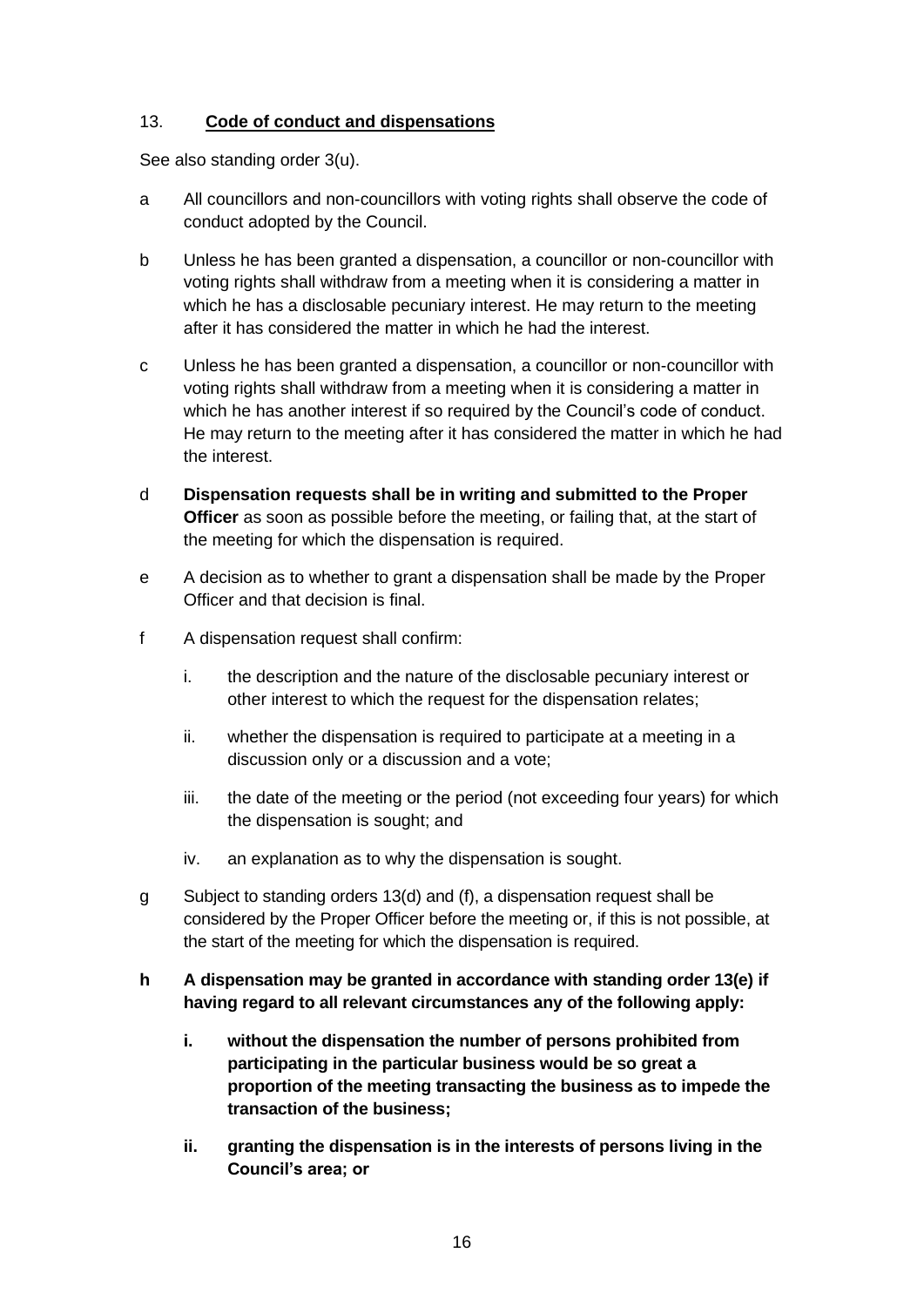#### **iii. it is otherwise appropriate to grant a dispensation.**

#### <span id="page-16-0"></span>14. **Code of conduct complaints**

- a Upon notification by the District or Unitary Council that it is dealing with a complaint that a councillor or non-councillor with voting rights has breached the Council's code of conduct, the Proper Officer shall, subject to standing order 11, report this to the Council.
- b Where the notification in standing order 14(a) relates to a complaint made by the Proper Officer, the Proper Officer shall notify the Town Mayor of this fact, and the Town Mayor shall nominate another staff member to assume the duties of the Proper Officer in relation to the complaint until it has been determined and the Council has agreed what action, if any, to take in accordance with standing order 14(d).
- c The Council may:
	- i. provide information or evidence where such disclosure is necessary to investigate the complaint or is a legal requirement;
	- ii. seek information relevant to the complaint from the person or body with statutory responsibility for investigation of the matter;
- d **Upon notification by the District or Unitary Council that a councillor or non-councillor with voting rights has breached the Council's code of conduct, the Council shall consider what, if any, action to take against him. Such action excludes disqualification or suspension from office.**

#### <span id="page-16-1"></span>15. **Proper officer**

- a The Proper Officer shall be the Town Clerk,where this role is specified by statute, regulation or order. The Town Clerk may delegate another staff member to undertake this role when she is absent and may delegate responsibility for specific tasks to other staff members.
- b The Council may appoint a Deputy Town Clerk, who would deputise for the Town Clerk when she is unavailable.
- c In any matter where this Council has power to act and a decision is required which cannot, because of time restraints, be deferred to the next available Council or committee meeting then such decision shall be made under delegated powers by the Town Clerk after consultation with the Town Mayor and Leader. Should either/both the Town Mayor and Leader be unavailable then consultation to be made with a committee chairman or/and at least one councillor.
- d The Town Clerk is hereby given delegated authority to carry out such tasks as are necessary to ensure the efficient day to day management of Council business, in accordance with her job description and subject to any instruction of the Council or its committees.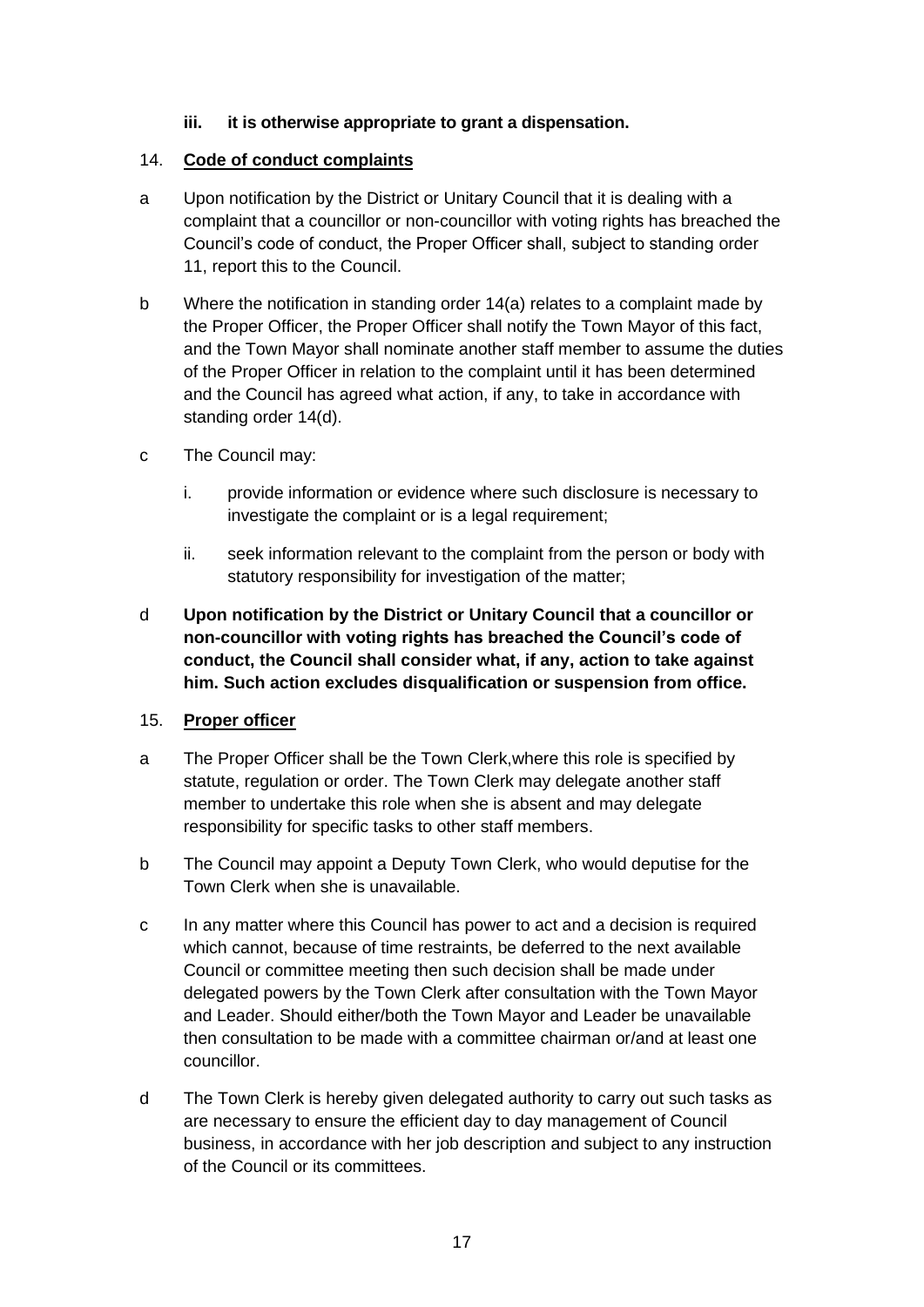- e The Proper Officer shall:
	- i. **at least three clear days before a meeting of the council, a committee** or a sub-committee**,**
		- **serve on councillors by delivery or post at their residences or by email authenticated in such manner as the Proper Officer thinks fit, a signed summons confirming the time, place and the agenda (provided the councillor has consented to service by email), and**
		- **Provide, in a conspicuous place, public notice of the time, place and agenda (provided that the public notice with agenda of an extraordinary meeting of the Council convened by councillors is signed by them).**

*See standing order 3(b) for the meaning of clear days for a meeting of a full council and standing order 3(c) for the meaning of clear days for a meeting of a committee;*

- ii. **convene a meeting of the Council for the election of a new Town Mayor, occasioned by a casual vacancy in his office;**
- iii. **facilitate inspection of the minute book by local government electors;**
- iv. **receive and retain copies of byelaws made by other local authorities;**
- v. hold acceptance of office forms from councillors;
- vi. hold a copy of every councillor's register of interests;
- vii. assist with responding to requests made under freedom of information legislation and rights exercisable under data protection legislation, in accordance with the Council's relevant policies and procedures;
- viii. liaise, as appropriate, with the Council's Data Protection Officer (if there is one);
- ix. receive and send general correspondence and notices on behalf of the Council except where there is a resolution to the contrary;
- x. assist in the organisation of, storage of, access to, security of and destruction of information held by the Council in paper and electronic form subject to the requirements of data protection and freedom of information legislation and other legitimate requirements (e.g. the Limitation Act 1980);
- xi. arrange for legal deeds to be executed; (*see also standing order 23);*
- xii. arrange or manage the prompt authorisation, approval, and instruction regarding any payments to be made by the Council in accordance with its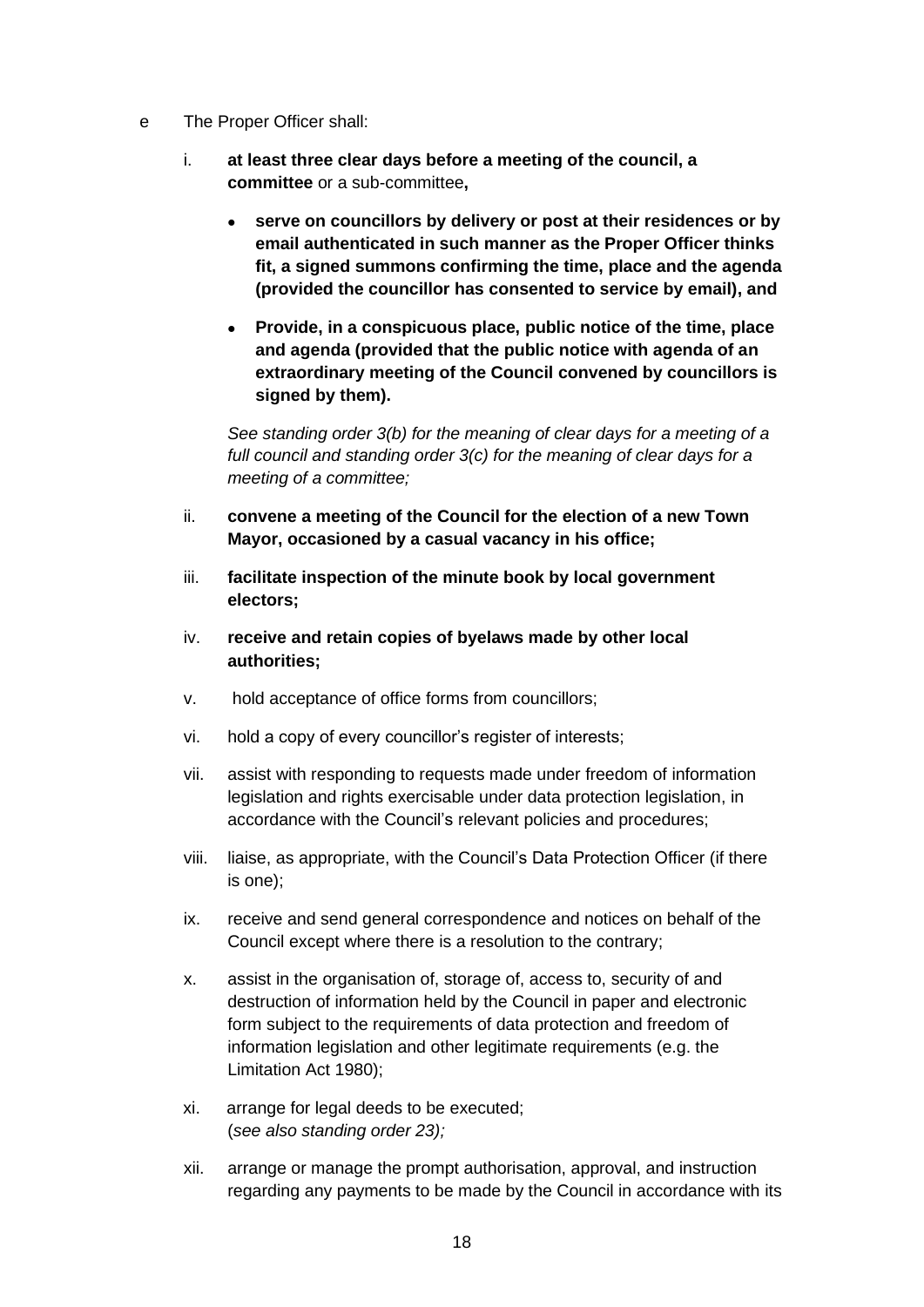financial regulations;

- xiii. ensure that every planning application notified to the Council and the Council's response to the local planning authority is recorded;
- xiv. ensure that a planning application received by the Council is referred to the Chair or in his absence Vice-Chair of the Planning Committee within seven days of receipt to facilitate an extraordinary meeting if the nature of a planning application requires consideration before the next ordinary meeting of the committee;
- xv. manage access to information about the Council via the publication scheme; and
- xvi. retain custody of the seal of the Council which shall not be used without a resolution to that effect. (s*ee also standing order 23).*

#### <span id="page-18-0"></span>16. **Responsible Financial Officer**

- a The Council shall appoint a Responsible Financial Officer.
- b The Town Clerk may appoint an appropriate staff member to undertake the work of the Responsible Financial Officer when the Responsible Financial Officer is absent.

#### <span id="page-18-1"></span>17. **Accounts and accounting statements**

- a "Proper practices" in standing orders refer to the most recent version of "Governance and Accountability for Local Councils – a Practitioners' Guide".
- b All payments by the Council shall be authorised, approved and paid in accordance with the law, proper practices and the Council's financial regulations.
- c The Responsible Financial Officer shall supply to each councillor, regularly and in accordance with the Council's financial regulations, a statement to summarise:
	- i. the Council's receipts and payments (or income and expenditure) for each quarter;
	- ii. the Council's aggregate receipts and payments (or income and expenditure) for the year to date;
	- iii. the balances held at the end of the quarter being reported and

which includes a comparison with the budget for the financial year and highlights any actual or potential overspends.

d As soon as possible after the financial year end at 31 March, the Responsible Financial Officer shall provide: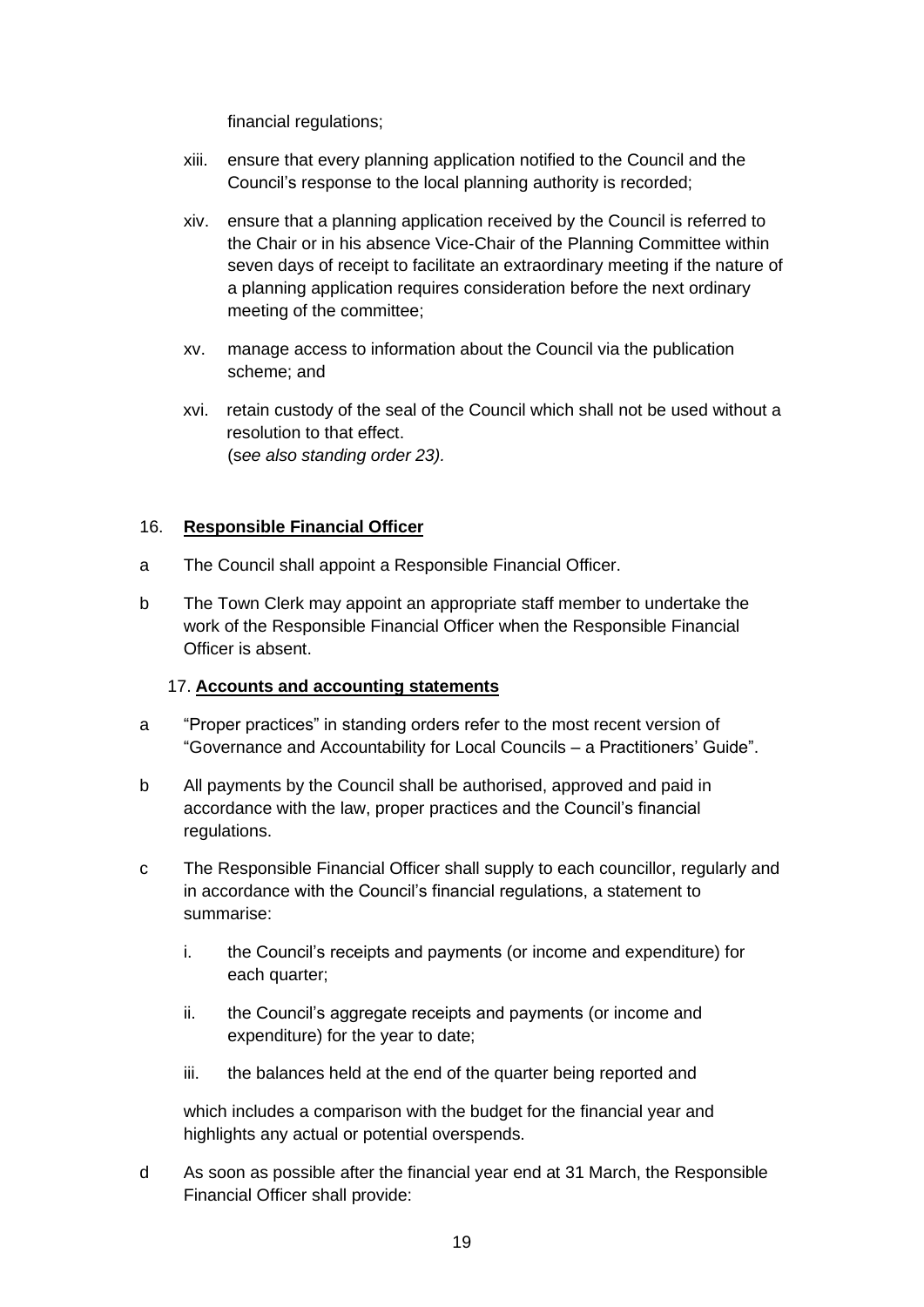- i. each councillor with a statement summarising the Council's receipts and payments (or income and expenditure) for the last quarter and the year to date for information; and
- ii. to the Council the accounting statements for the year in the form of Section 2 of the annual governance and accountability return, as required by proper practices, for consideration and approval.
- e The year-end accounting statements shall be prepared in accordance with proper practices and apply the form of accounts determined by the Council (receipts and payments, or income and expenditure) for the year to 31 March. A completed draft annual governance and accountability return shall be presented to all councillors prior to anticipated approval by the Council. The annual governance and accountability return of the Council, which is subject to external audit, including the annual governance statement, shall be presented to the Council for consideration and formal approval before 30 June.

#### <span id="page-19-0"></span>18. **Financial controls and procurement**

- a. The Council shall consider and approve financial regulations drawn up by the Responsible Financial Officer, which shall include detailed arrangements in respect of the following:
	- i. the keeping of accounting records and systems of internal controls;
	- ii. the assessment and management of financial risks faced by the Council;
	- iii. the work of the independent internal auditor in accordance with proper practices and the receipt of regular reports from the internal auditor, which shall be required at least annually;
	- iv. the inspection and copying by councillors and local electors of the Council's accounts and/or orders of payments; and
	- v. whether contracts with an estimated value below **£25,000** due to special circumstances are exempt from a tendering process or procurement exercise.
- b. Financial regulations shall be reviewed annually for fitness of purpose.
- c. **A public contract regulated by the Public Contracts Regulations 2015 with an estimated value in excess of £25,000 but less than the relevant thresholds in standing order 18(f) is subject to the 'light touch' arrangements under Regulations 109-114 of the Public Contracts Regulations 2015 unless it proposes to use an existing list of approved suppliers (framework agreement).**
- d. Subject to additional requirements in the financial regulations of the Council, the tender process for contracts for the supply of goods, materials, services or the execution of works shall include, as a minimum, the following steps: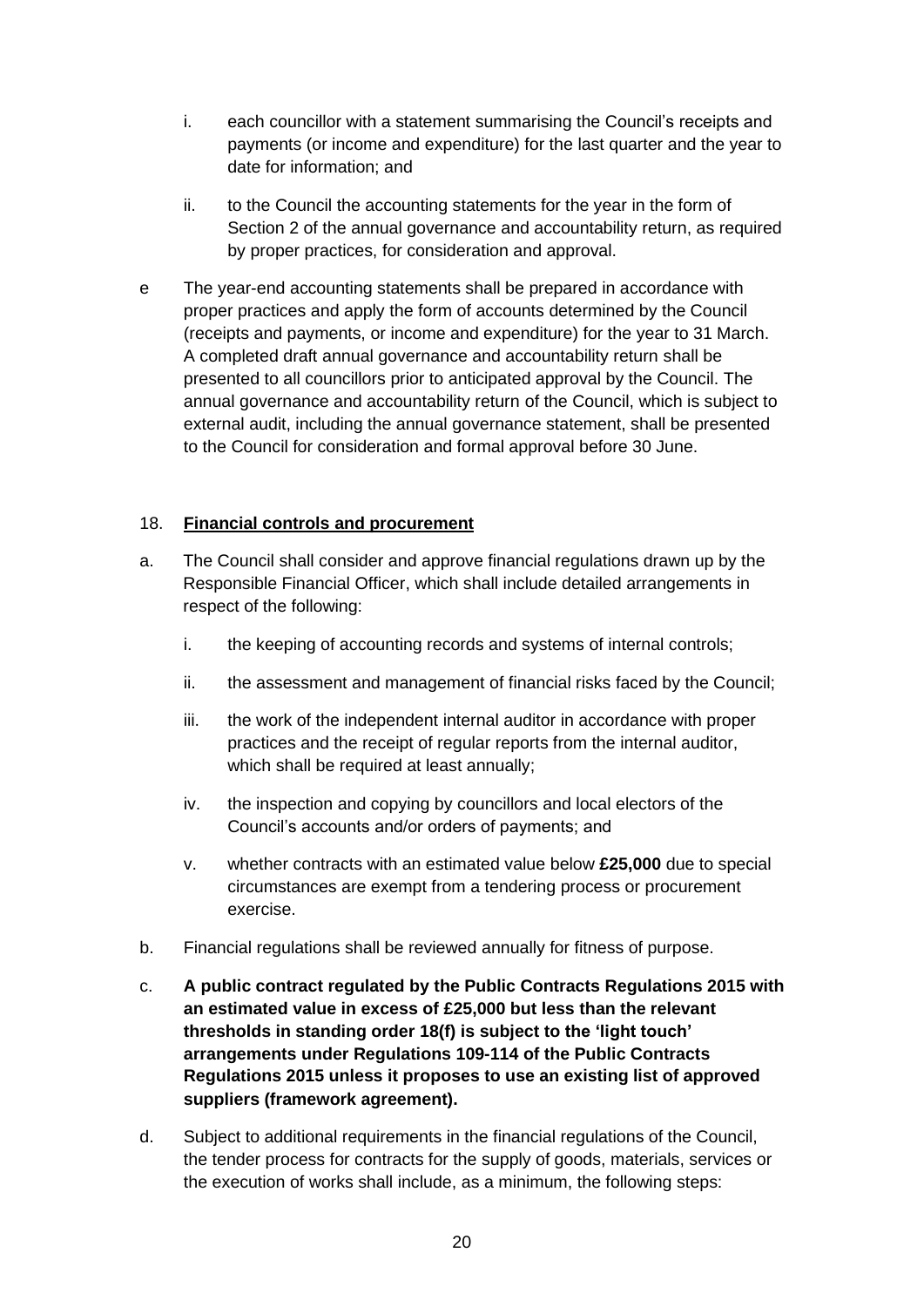- i. a specification for the goods, materials, services or the execution of works shall be drawn up;
- ii. an invitation to tender shall be drawn up to confirm (i) the Council's specification (ii) the time, date and address for the submission of tenders (iii) the date of the Council's written response to the tender and (iv) the prohibition on prospective contractors contacting councillors or staff to encourage or support their tender outside the prescribed process;
- iii. the invitation to tender shall be advertised in any manner that is appropriate;
- iv. tenders are to be submitted in writing in a sealed marked envelope addressed to the Proper Officer;
- v. tenders shall be opened by the Proper Officer in the presence of at least one councillor after the deadline for submission of tenders has passed;
- vi. tenders are to be reported to and considered by the appropriate meeting of the Council or a committee or sub-committee with delegated responsibility.
- e. Neither the Council, nor a committee or a sub-committee with delegated responsibility for considering tenders, is bound to accept the lowest value tender.
- f. **Where the value of a contract is likely to exceed the threshold specified by the Office of Government Commerce from time to time, the Council must consider whether the Public Contracts Regulations 2015 or the Utilities Contracts Regulations 2016 apply, the Council must comply with procurement rules. NALC's procurement guidance contains further details.**

#### <span id="page-20-0"></span>19. **Staffing Matters**

- a No member of staff is accountable to any one individual Councillor as they hold no authority.
- b A matter personal to a member of staff that is being considered by a meeting of the Staffing Committee is subject to standing order 11.
- c The Town Clerk shall notify the Town Mayor of absence that falls outside the Council's policy regarding absences from work and he may report such absence to the Staffing Committee at its next meeting.
- d The Town Mayor and the Leader of the Council shall conduct an annual appraisal of the work of the Town Clerk, and a relevant Chair and the Town Clerk shall conduct an annual appraisal of the work of the Deputy Town Clerk.
- e Line Managers shall conduct the annual appraisals of all other staff.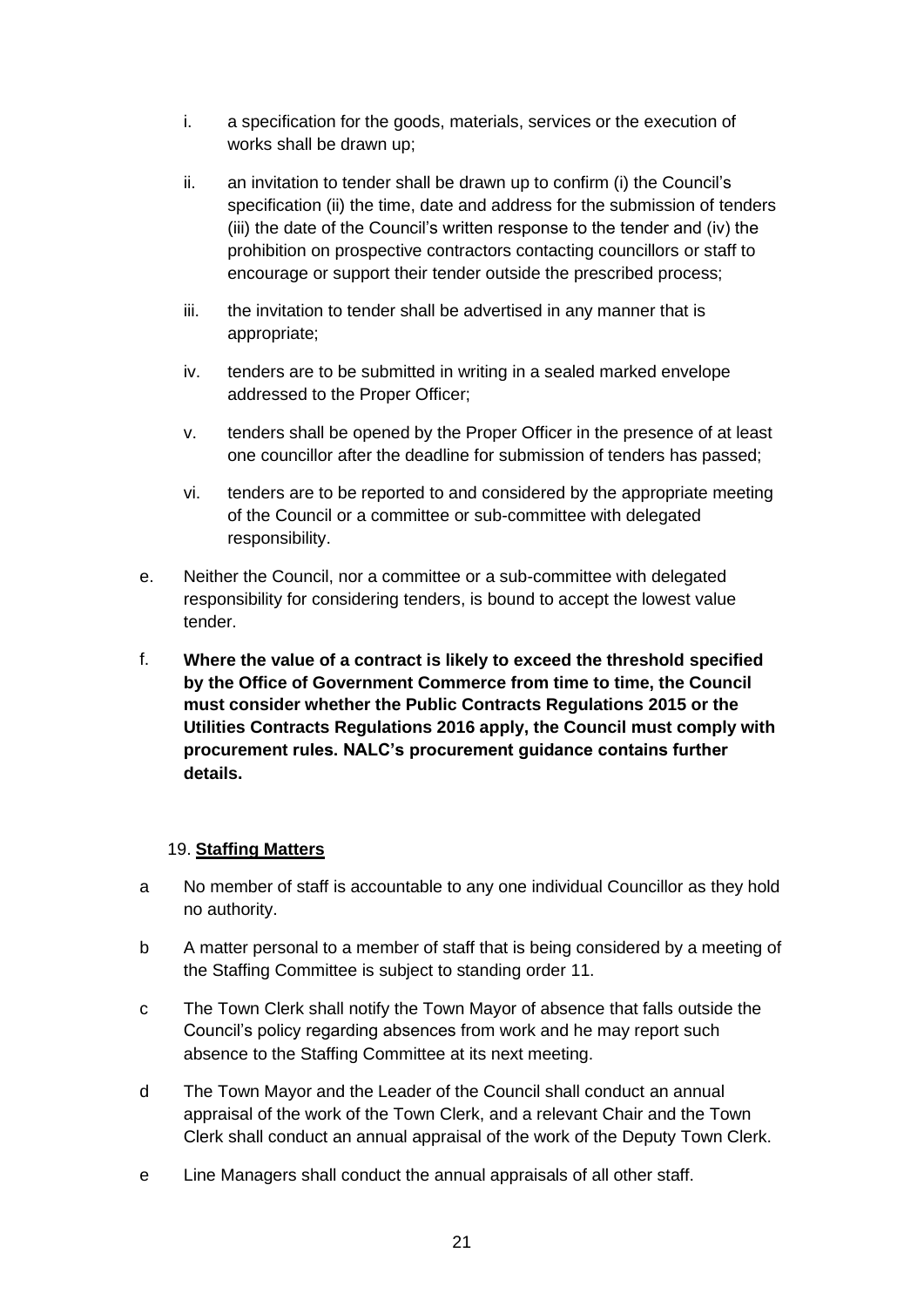- f The completion of the annual appraisals shall be reported to the Staffing Committee.
- g Councillors shall in the first instance make or refer any complaints about the Council office or its staff to the Town Clerk. If the matter cannot be satisfactorily resolved at this stage, the Town Clerk shall refer the matter to the Staffing Committee. A complaint about the Town Clerk shall be addresses through the disciplinary procedure.
- h Subject to the Council's policy regarding the handling of grievance matters, the Town Clerk (or other members of staff) shall contact the chair of the Staffing Committee in respect of an informal or formal grievance matter, and this matter shall be reported back and progressed by resolution of the Staffing Committee.
- i Subject to the Council's policy regarding the handling of grievance matters, if an informal or formal grievance matter raised by Town Clerk relates to the chair or vice-chair of the Staffing Committee, this shall be communicated to another member of the Staffing Committee, which shall be reported back and progressed by resolution of the Staffing Committee.
- j Any persons responsible for all or part of the management of staff shall treat as confidential the written records of all meetings relating to their performance, capabilities, grievance or disciplinary matters.
- $k$  In accordance with standing order 11(a), persons with line management responsibilities shall have access to staff records referred to in standing order 19(j).

#### <span id="page-21-0"></span>20. **Responsibilities to provide information**

See also standing order 21.

- a **In accordance with freedom of information legislation, the Council shall publish information in accordance with its publication scheme and respond to requests for information held by the Council.**
- b. **The Council, shall publish information in accordance with the requirements of the Local Government (Transparency Requirements) (England) Regulations 2015**.

#### <span id="page-21-1"></span>21. **Responsibilities under data protection legislation**

Below is not an exclusive list. See also standing order 11.

- a The Council may appoint a Data Protection Officer.
- b **The Council shall have policies and procedures in place to respond to an individual exercising statutory rights concerning his personal data.**
- c **The Council shall have a written policy in place for responding to and managing a personal data breach.**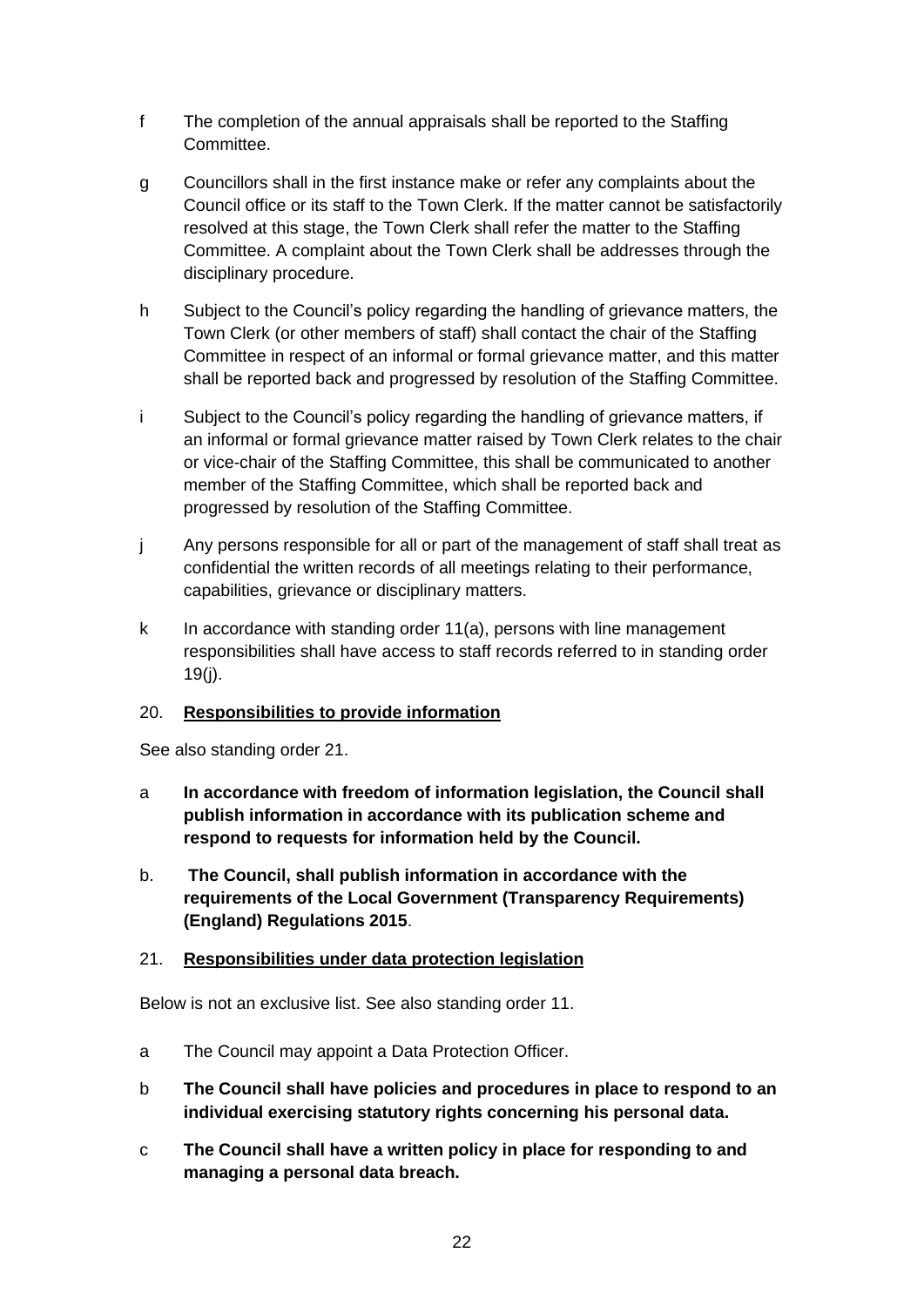- d **The Council shall keep a record of all personal data breaches comprising the facts relating to the personal data breach, its effects and the remedial action taken.**
- e **The Council shall ensure that information communicated in its privacy notice(s) is in an easily accessible and available form and kept up to date.**
- f **The Council shall maintain a written record of its processing activities.**

#### <span id="page-22-0"></span>22. **Relations with the press/media**

a Requests from the press or other media for an oral or written comment or statement from the Council, its councillors or staff shall be handled in accordance with the Council's policy in respect of dealing with the press and/or other media.

#### <span id="page-22-1"></span>23. **Execution and sealing of legal deeds**

See also standing orders 15(e)(xi) and (xvi).

- a A legal deed shall not be executed on behalf of the Council unless authorised by a resolution.
- *b* **Subject to standing order 23(a), the Council's common seal shall alone be used for sealing a deed required by law. It shall be applied by the Proper Officer in the presence of two councillors who shall sign the deed as witnesses.**

#### <span id="page-22-2"></span>24. **Communicating with district and county or unitary councillors**

a An agenda for meetings of the Council or its standing committees shall be sent to the ward councillor(s) of the District Council representing the area of the Council.

#### <span id="page-22-3"></span>25. **Restrictions on councillor activities**

- a. Unless duly authorised no councillor shall:
	- i. inspect any land and/or premises which the Council has a right or duty to inspect; or
	- ii. issue orders, instructions or directions.

#### <span id="page-22-4"></span>26. **Standing orders generally**

- a All or part of a standing order, except one that incorporates mandatory statutory or legal requirements, may be suspended by resolution in relation to the consideration of an item on the agenda for a meeting.
- b A motion to add to or vary or revoke one or more of the Council's standing orders, except one that incorporates mandatory statutory or legal requirements, shall be proposed by a special motion, the written notice by at least two thirds of the whole number of councillors to be given to the Proper Officer in